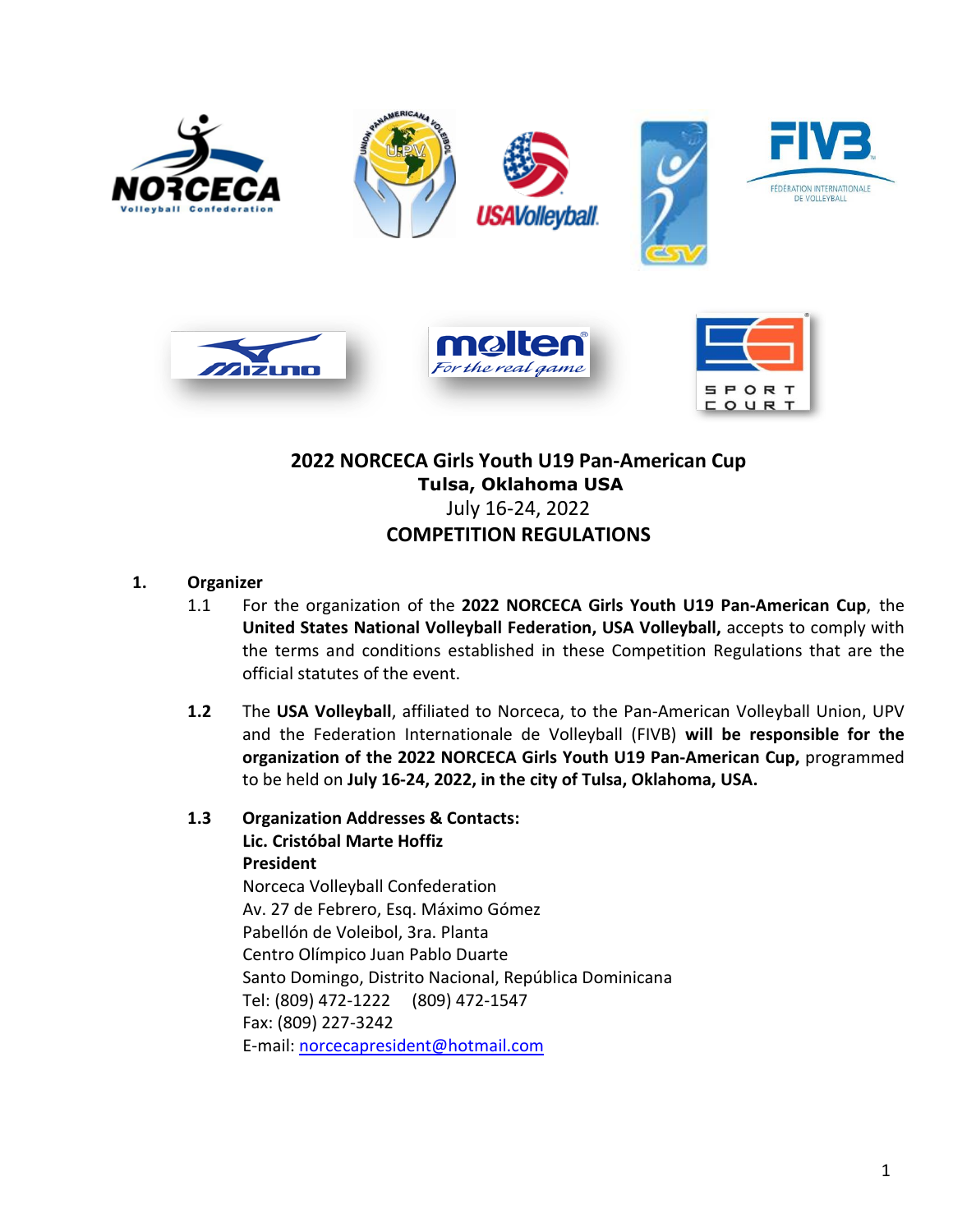#### **Lic. Arateide Caceres Hernandez**

 Norceca General Director NORCECA Volleyball Confederation Av. 27 de Febrero, Esq. Máximo Gómez Pabellón de Voleibol, 3ra. Planta Centro Olímpico Juan Pablo Duarte Santo Domingo, Distrito Nacional, República Dominicana Tel: (809) 472-1222 (809) 472-1547 Fax: (809) 227-3242 E-mail: norcecanfdirector@gmail.com

#### **Mr. Jamie Davis**

 President & CEO USA Volleyball 4065 Sinton Rd. Suite 200 Colorado Springs, Colorado, 80907 United States of America Tel. (719) 228 6800 E-Mail: [jamie.davis@usav.org](mailto:jamie.davis@usav.org)

#### **Mrs. Melissa Weymouth**

Director Beach & National Team Events & Sponsorship USA Volleyball 4065 Sinton Rd. Suite 200 Colorado Springs, Colorado, 80907 United States of America Tel. (719) 228 6800 E-Mail: **[melissa.weymouth@usav.org](mailto:melissa.weymouth@usav.org)**

#### **2. Host City and Competition Venue**

#### 2.1 **Host City**

The **2022 NORCECA Girls Youth U19 Pan-American Cup** will be held in the city of **Tulsa, Oklahoma**. The event will be held on **July 16-24, 2022.**

#### 2.2 **International Airports of Arrival and Departure**

The International Airport for the arrival and departure of participating National Teams in the **2022 NORCECA Girls Youth U19 Pan-American Cup** is:

• **Tulsa International Airport (TUL)**

#### 2.3 **Competition Venue**

The main competition venue for participating teams is the:

• **Cox Business Convention Center** 100 Civic Center, Tulsa, OK 74103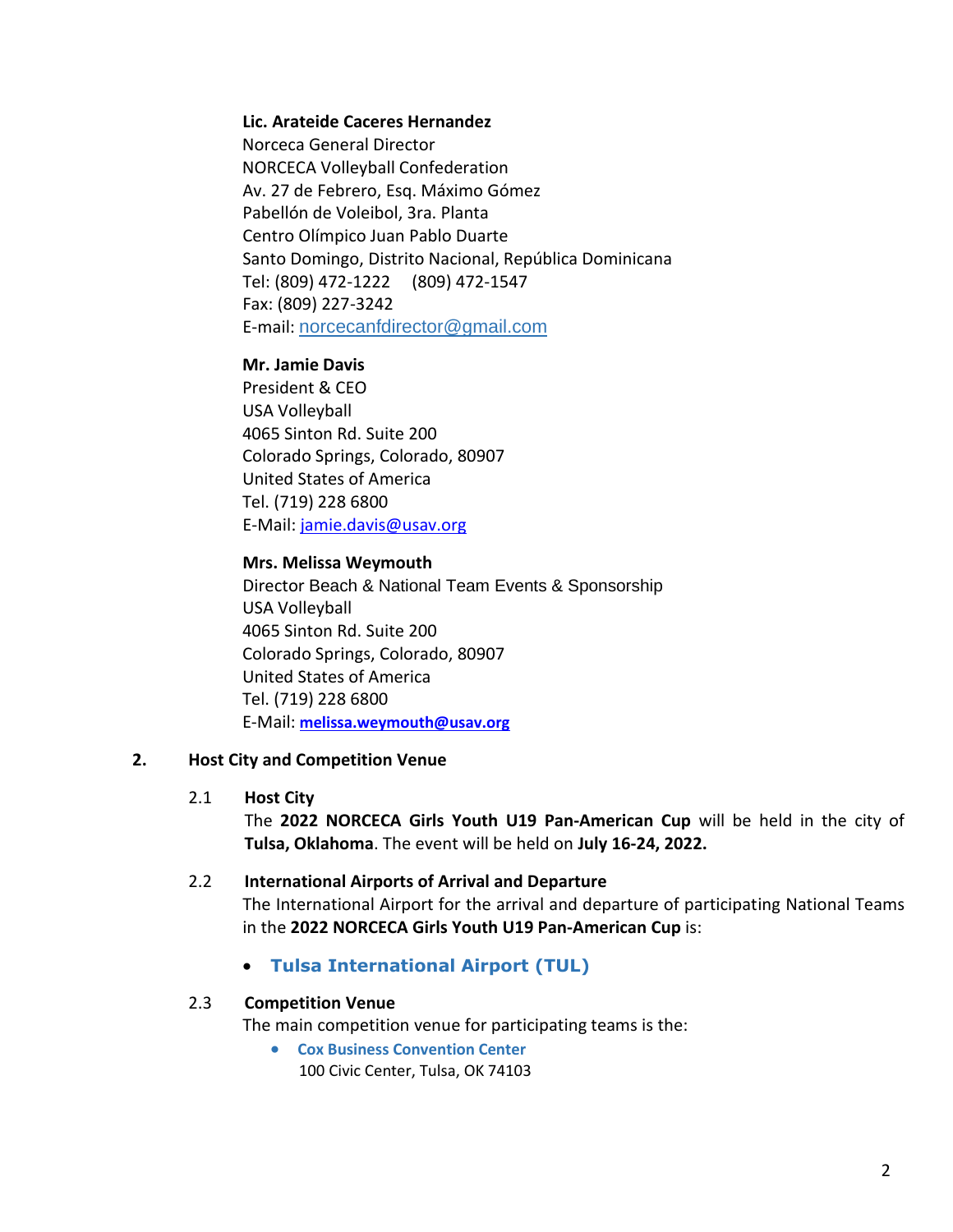### 2.4 **Training Venues**

The training venue for participating teams are:

• **Cox Business Convention Center** 100 Civic Center, Tulsa, OK 74103

#### 2.5 **Accommodation, Meals and Internal Transportation**

Accommodation, meals and internal transportation for Participating Teams, Control Committee and Referees will be covered by the **USA Volleyball** from **July 16-24, 2022.**

> a) **Officials, Teams and Referees Hotel:** From the date of arrival**, July 16** for participating National Teams and Referees, until the date of departure, **July 24, 2022**, **USA Volleyball**, host national federation of the event, is responsible for the hotel accommodation for the Control Committee Members, Referees and participating National Teams.

#### **Hotel for participating teams and control committee:**

 **DoubleTree by Hilton Hotel Tulsa Downtown 616 West Seventh Street Tulsa, Oklahoma 74127 Phone: 1-918-587-8000**

#### b) **Meal Services**

Participating teams, members of the Control Committee, Referees and Officials will receive their meals in the official hotel designated for their accommodation.

#### **2.5.1 Team Room distribution:**

- Double room occupancy for Players and/or triple room occupancy in separate beds, if the conditions are acceptable, with the previous approval of the NORCECA.
- Double room occupancy for Team Technical Staff.
- Single room occupancy for Team Manager.
- Single room occupancy for FIVB and/or NORCECA/CSV Accredited Team Doctor and Team Physiotherapist.

#### **The total maximum of rooms per Delegation and/or participating teams is:**

- Players: Up to 6 double rooms or 4 triple rooms.
- Team Technical Staff: 2 double rooms.
- Team Manager, Team Medical Doctor and Team Physiotherapist in single room occupancy: 3 single rooms.

#### **2.5.2 NORCECA's Officials, Referees and Technical Personal**

- NORCECA President (or representative) requires single room occupancy.
- Competition Director, Venue Operations Delegate and Administrative Director requires single room occupancy.
- Members of the Appeal and Refereeing Sub-Commissions, as well as International Referees require double room occupancy.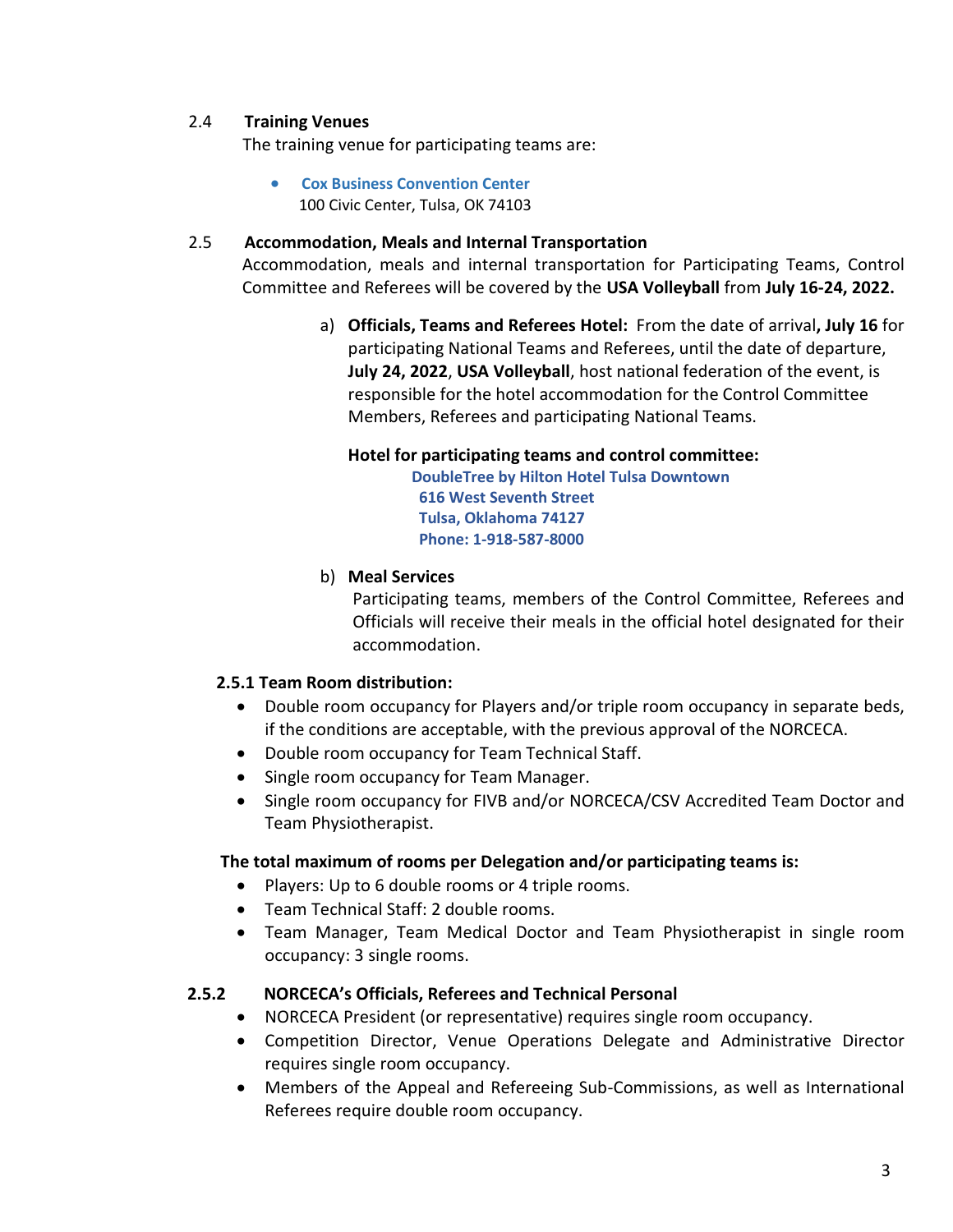- Technical and Support Staff, VIS Delegate, Norceca TV Staff (maximum four persons), Press Delegate and Photographer require double room occupancy.
- Medical Delegate requires single room occupancy.
- **NOTE:** The lodging of NORCECA Officials, Members of the Control Committee, Referees, Technical, Support Staff, Press and Medical Delegate must be in a different hotel of that where the participating National Teams are accommodated. **If there is only one hotel available, it is necessary that the officials stay on a different building or floor where the National Teams are accommodated.**

### **2.5.3 MEALS**

The host National Federation or the Organizing Committee must provide meals to the participating National Teams, Norceca, Officials and Staff, from the day of arrival to the day after the competition as follow:

#### **Participating National Teams**

Breakfast, lunch and dinner, plus one snack, to be provided to the participating National Teams before or after each match according to the request of the Team Manager, for a total of 20 person's maximum per National Team Delegation. Meals must be provided in the hotel destined for the lodging of the participating National Teams. The hotels must be approved during the site inspection visit and must comply with the sanitary quality/conditions and provide the necessary meals according to the International Competition Standards for High Performance Athletes **(IFQS).**

#### **NORCECA Officials, Referees, Technical and Support Staff**

NORCECA Officials, Members of the Control Committee, Referees, VIS Delegate, Press Delegate, Medical Delegate, Technical and Support Staff must be provided with breakfast, lunch and dinner in the hotel destined for their lodging. The dining location must be approved during the site inspection visit and must comply with the sanitary quality/conditions and provide the necessary meals according to the International Food Quality Standards **(IFQS).** During the competition days, a snack shall be provided in the Control Committee, Referee and Technical Personnel Meeting Rooms.

#### **2.5.4 INTERNAL TRANSPORTATION**

The host National Federation and/or the Organizing Committee is responsible to provide internal transportation to all participating National Teams from the day of their arrival**, July 16 for participating National Teams**, until the day of departure, **July 24, 2022,** as follows:

**Participating National Teams**: internal transportation in buses with a minimum capacity of 30 persons. Transportation of two participating National Teams in the same bus **is not permitted.**

**Note: The host National Federation will only be responsible for the transportation, from and to the airport of arrival for participating National Team Delegation, all members together, according to the main arrival and departure flight itinerary. Individual members arriving or departing with a different flight itinerary from that of the National Team Delegation, will be responsible for their own transportation and cost.**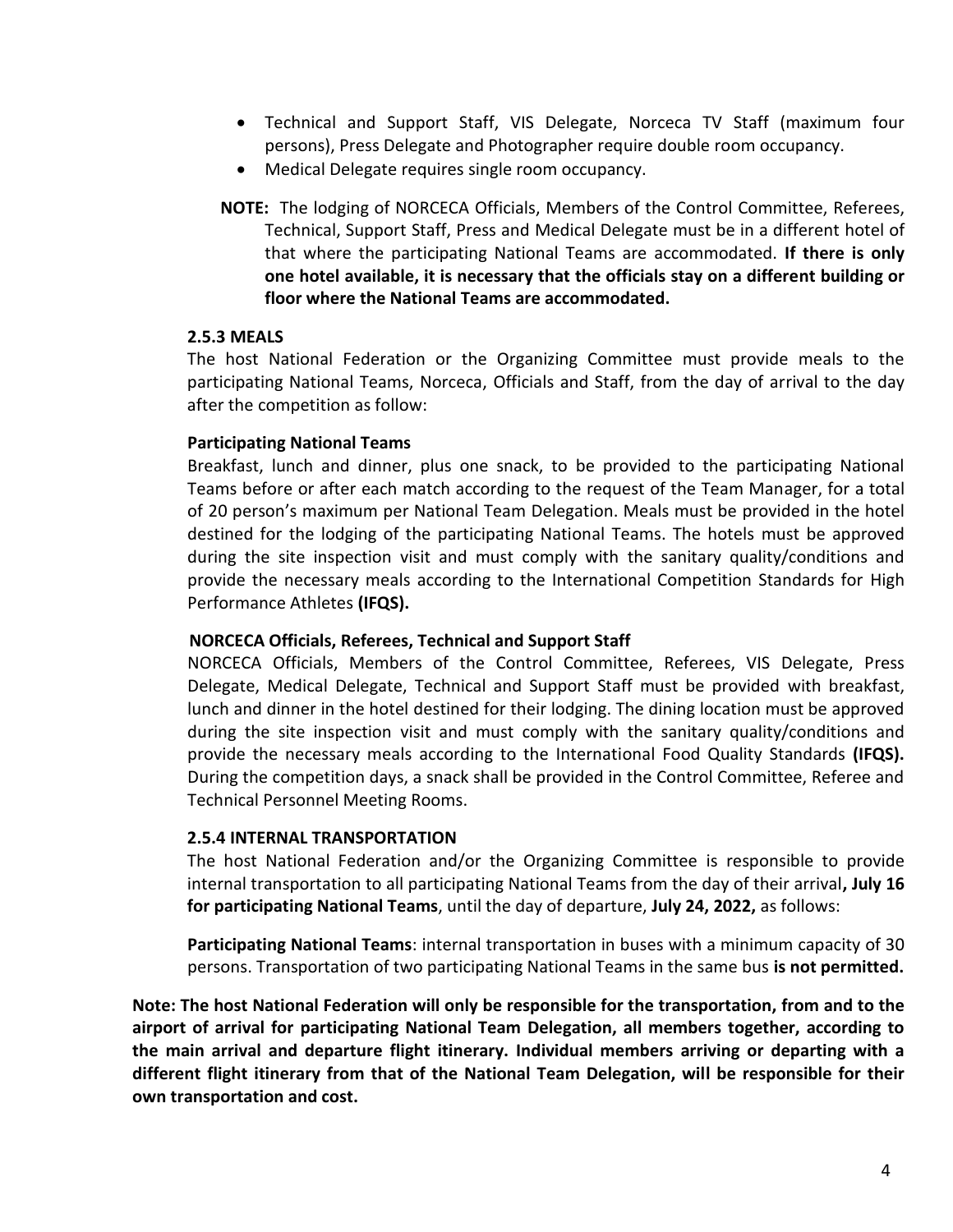**2.5.5 International and Internal Transportation** for NORCECA Officials, Members of the Control Committee, Referees, VIS Delegate, Press Delegate, Medical Delegate and Technical and Support Staff:

- i. The host national federation is responsible to provide the airline tickets, economical class for the designated Control Committee Members and Neutral Referee for the event.
- ii. The international airline tickets must include one (1) piece of luggage.

### **b. Internal Transportation:**

- i. One vehicle for the NORCECA President (or his representative).
- ii. One vehicle for the Competition Director.
- iii. One van and/or a minibus with a capacity of 8 passengers to be provided for the Members of the Appeal and Referee Sub-Commission, VIS Delegate. Press Delegate, Medical Delegate, Technical and Support Staff.
- iv. One van and/or minibus with a capacity of 8 passengers to be provided for the International Referees.

# **3. Statutes & Authority**

# 3.1 **Competition Regulations**

These Regulations will be the statute that controls the competition. Any situation not covered by these regulations will be decided according to the NORCECA Regulations and in the contrary, by the FIVB Regulations, including its Constitution, Administrative, Sport, Financial, General Regulations, Complementary Statutes and Code of Conduct.

# 3.2 **FIVB Official Rules of the Game**

The **2022 NORCECA Girls Youth U19 Pan-American Cup** will be played in accordance with the FIVB Official Rules of the Game in force.

# 3.3 **Control Committee**

The competition will be conducted by the Control Committee, which will be designated and appointed by the President of NORCECA.

# 3.4 **VISA information**

In order to facilitate the participation of qualified National Teams, Control Committee Members and Referees in the **2022 NORCECA Girls Youth U19 Pan-American Cup**, the **USA Volleyball** must guarantee, through the corresponding governmental authorities, the entry VISA that will permit the entry into the **United States** for the participating team members registered in the FIVB 0-2 Form. Participating National Federations are responsible for the submission of required documents to their respective **USA**  Embassies in their countries and to cover all related costs.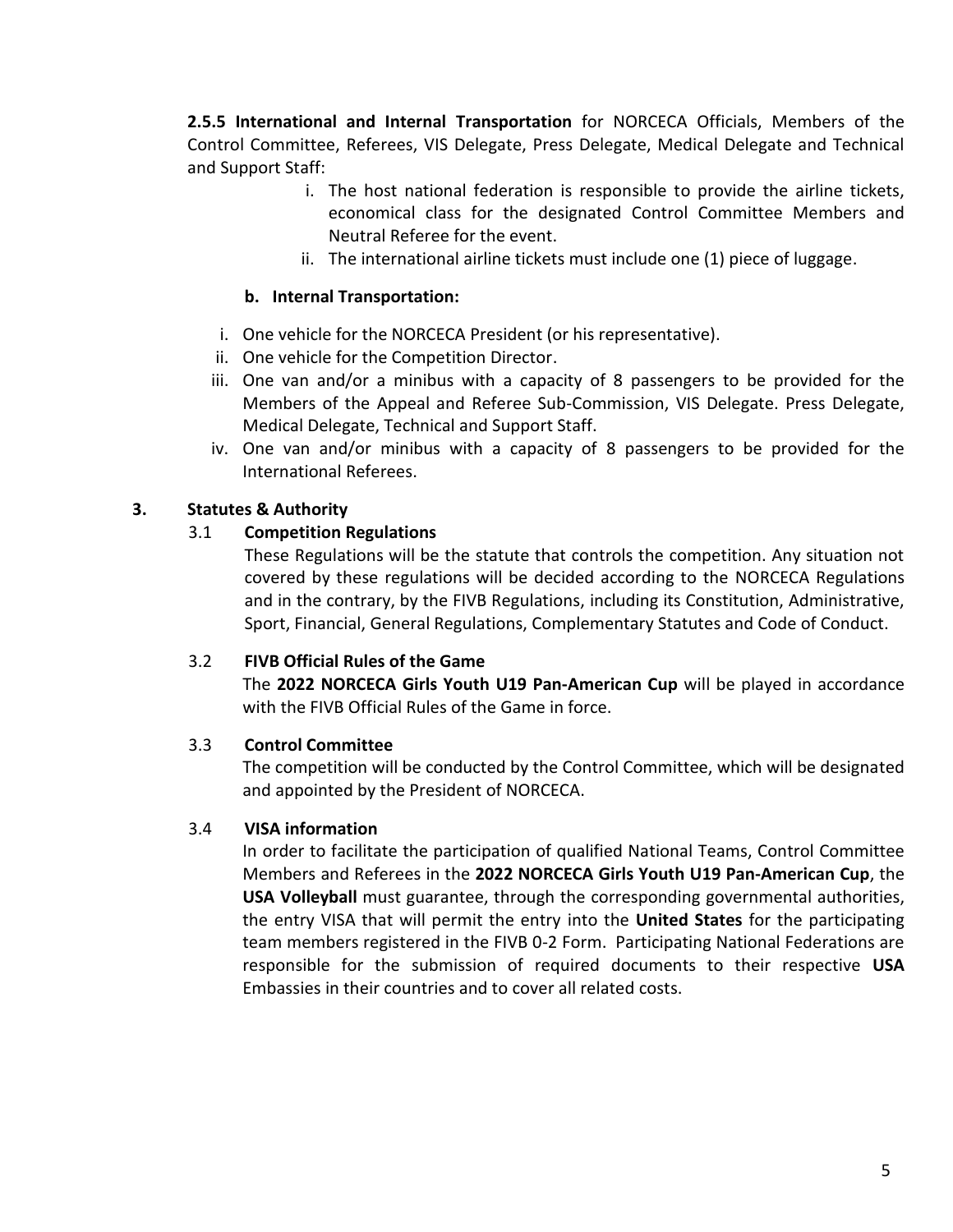| 4. | <b>Events Schedule:</b> |                                                                                                                                                                                                                                                                                                                                                                                               |
|----|-------------------------|-----------------------------------------------------------------------------------------------------------------------------------------------------------------------------------------------------------------------------------------------------------------------------------------------------------------------------------------------------------------------------------------------|
|    | <b>DATE</b>             | <b>ACTIVITY</b>                                                                                                                                                                                                                                                                                                                                                                               |
|    | July 15, 2022,          | <b>Arrival of Control Committee Members.</b><br>• 16:00 Inspection visit to the Competition and Training Venues,<br>accommodation facilities, security, working offices, meeting rooms, VIS,<br>Press Conference Room, T.V. transmission and transportation.<br>• 20:00 Control Committee and Organizing Committee meeting to be<br>held at the Official Hotel.                               |
|    | July 16, 2022,          | Arrival of Referees, Officials and Participating Teams.<br>• 10:00 Final Inspection visit to the Competition and Training Venues,<br>accommodation facilities, security, working offices, meeting rooms, VIS,<br>Press Conference Room, T.V. transmission and transportation.<br>• 09:00 - 21:30 Training of Participating Teams.<br>. 17:00 Control Committee meeting in the Official Hotel. |
|    | July 17, 2022,          | . 09:00-15:00 Preliminary Inquiry for participating teams at the Teams<br>Hotel.<br>.08:00-18:00 Training of Participating Teams.<br>• 17:00-19:00 Practical Clinic for Referees, Scorekeepers, Line Judges,<br>VIS and support personnel, to be held at the Competition Hall.<br>. 20:00 General Technical meeting in the Team's Hotel followed by the<br>Team Medical Briefing.             |
|    | July 18, 2022,          | Day 1 - Competition<br>Preliminary Round Matches (refer to the Official Competition Format).<br>The time schedule and daily order of the matches will be decided in<br>accordance with the host National Federation, taking into consideration<br>the TV transmission schedule.                                                                                                               |
|    | July 19, 2022,          | Day 2 - Competition<br>Preliminary Round Matches (refer to the Official Competition Format).<br>The time schedule and daily order of the matches will be decided in<br>accordance with the host National Federation, taking into consideration<br>the TV transmission schedule.                                                                                                               |
|    | July 20, 2022,          | Day 3 - Competition<br>Preliminary Round Matches (refer to the Official Competition Format).<br>The time schedule and daily order of the matches will be decided in<br>accordance with the host National Federation, taking into consideration<br>the TV transmission schedule.                                                                                                               |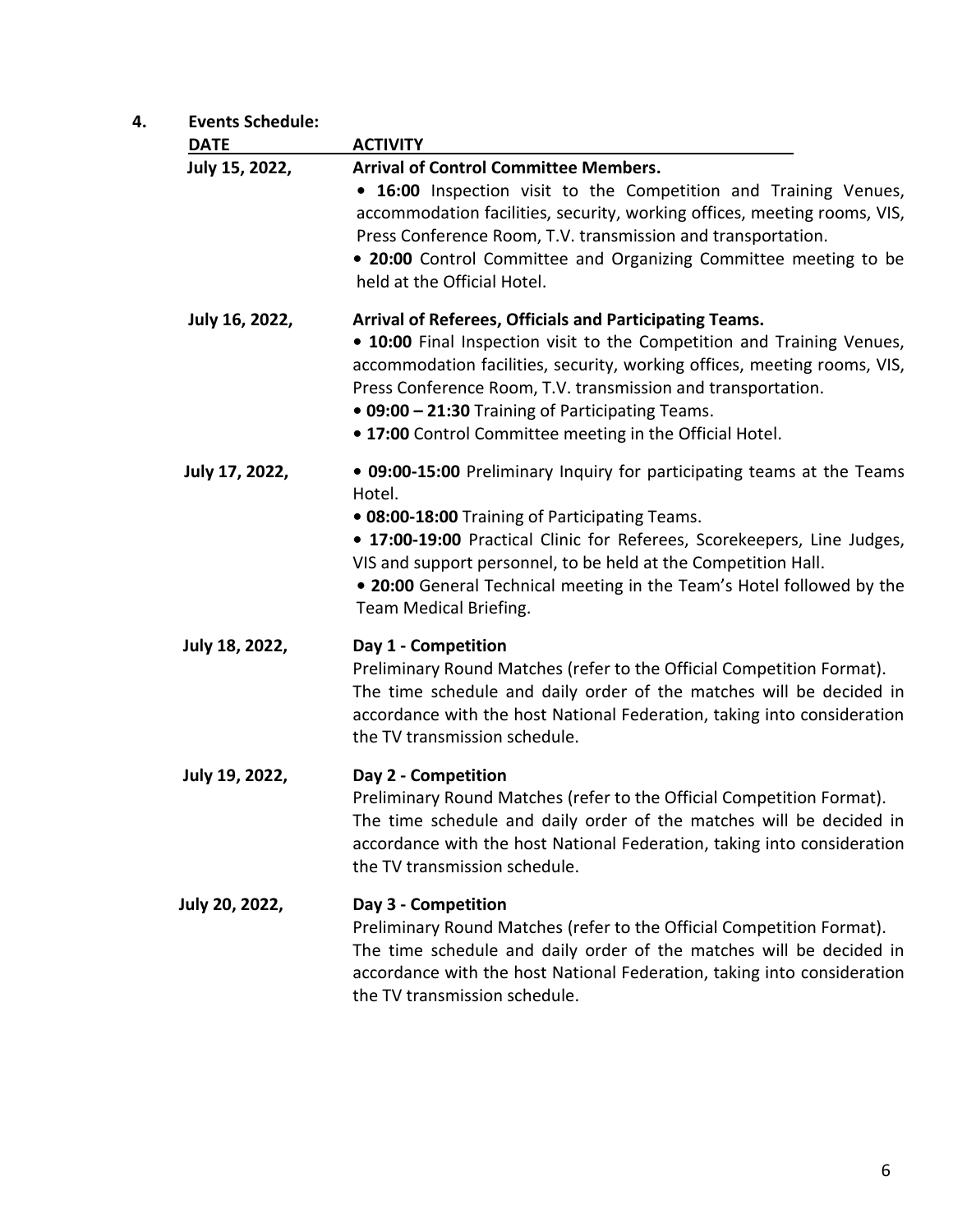| July 21, 2022, | Day 4 - Competition<br><b>Quarterfinals</b> (refer to the Official Competition Format)<br>The time schedule and daily order of the matches will be decided in<br>accordance with the host National Federation, taking into consideration<br>the TV transmission schedule.                                                                                                                                                                                                            |
|----------------|--------------------------------------------------------------------------------------------------------------------------------------------------------------------------------------------------------------------------------------------------------------------------------------------------------------------------------------------------------------------------------------------------------------------------------------------------------------------------------------|
| July 22, 2022, | Day 5 - Competition<br><b>Semifinal &amp; Qualification Round</b><br>(Refer to the Official Competition Format)<br>The time schedule and daily order of the matches will be decided in<br>accordance with the host National Federation, taking into consideration<br>the TV transmission schedule.                                                                                                                                                                                   |
| July 23, 2022, | Day 6 - Competition Finals<br>(Refer to the Official Competition Format)<br>The time schedule and daily order of the matches will be decided in<br>accordance with the host National Federation, taking into consideration<br>the TV transmission schedule, except for the Bronze Medal and Gold<br>Medal Championship matches of the tournament, which must be the<br>last two matches, first the Bronze and finally the Gold Medal Match,<br>scheduled to conclude the tournament. |
| 1. . I. . 91   | Denarture of Cantrol Cammittee mambers, Deferees and narticipating                                                                                                                                                                                                                                                                                                                                                                                                                   |

**July 24, 2022,** Departure of Control Committee members, Referees and participating National Teams.

# **5. Participating Teams & Delegation Composition**

- 5.1 A maximum of eight (8) national teams are qualified to participate in the **2022 NORCECA Girls Youth U19 Pan-American Cup.** The qualified teams are the Host Country (1), **USA**, and the first seven (7) National Teams from Norceca and CSV to confirm their participation.
- 5.2 Three vacancies will be granted to the top place team in the final ranking of the event among Norceca National Team not qualified to the **FIVB U19 World Championship**.
- 5.3 One vacancy will be granted to the top place team in the final ranking of the event not qualified to the **FIVB U19 World Championship** regardless of their Confederation, Norceca or CSV.
- 5.4 Eligible invited National Teams from Norceca and CSV to participate in the **2022 Norceca Girls Youth U19 Pan-American Cup** are;

**NORCECA: USA (host), Dominican Republic, Cuba, México, Canadá, Puerto Rico, Costa Rica, Guatemala, Honduras, Nicaragua, Barbados, Surinam.**

**CSV: Brazil, Argentina, Perú, Chile, Colombia, Venezuela, Paraguay, Uruguay.**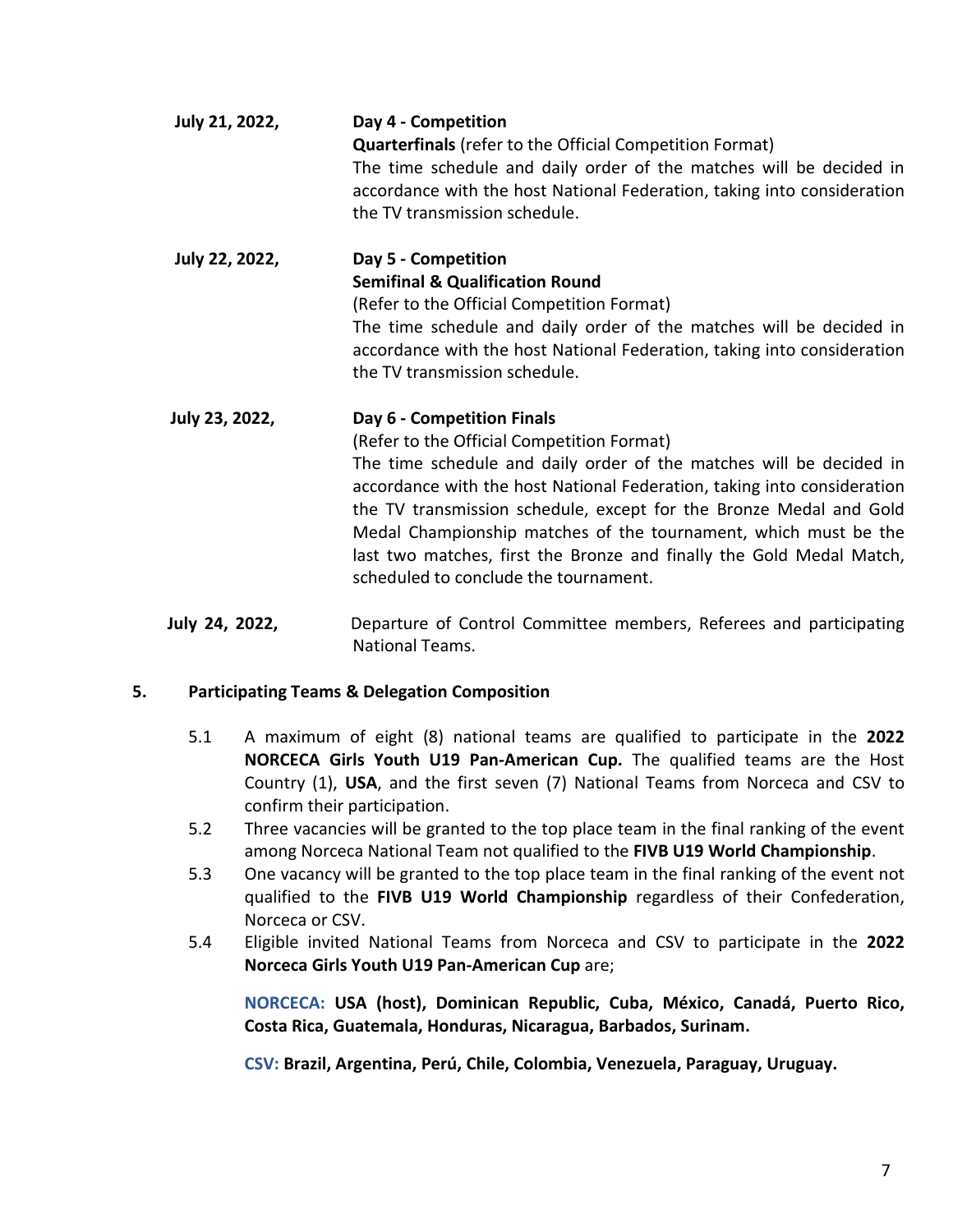**NOTE 1:** In case one of above invited qualified national teams does not confirm or declines to participate, the next team in the Continental ranking of Norceca and CSV will be eligible to participate.

5.5 In addition to the first eight (8) national teams invited that confirm their participation, the host may accept up to twelve (12) teams, the additional teams to be accepted are reserved to the highest-ranking teams from Norceca and CSV included among the national teams invited above. Additional participating team's national federations must cover the total cost of their participation (hotel accommodations, meals and referees per diems of their national team delegation) at a cost of **USD\$100.00** (One Hundred Dollars) daily per person for their participation based on double or triple room occupancy and **USD\$150.00** (One Hundred and Fifty Dollars) daily per person in single occupancy. The additional participating National Federation shall make the corresponding payment before, but not later, then the Preliminary Inquiry by bank transfer to the NORCECA bank account or in cash during the preliminary inquiry.

# 5.6 **Team Composition**

Each National Team Delegation will be composed of a maximum of 21 persons, consisting of:

- Twelve (12) Players
- Four (4) Officials (One Team Manager, One Head Coach and Two Assistant Coaches/Athletic Trainers)
- One (1) Doctor (FIVB accredited)
- One (1) Physiotherapist (FIVB or Norceca accredited)
- One (1) Team Physical Preparation Trainer (FIVB or Norceca accredited)
- One (1) Sports Journalist or Team Statistician (FIVB or NORCECA accredited)
- One (1) Referee (FIVB, International FIVB Referee) to be approved and designated by NORCECA

#### 5.7 **Additional Team Personnel and Staff**

All persons that exceed what is stipulated in Article 5.6 above will be considered as additional personnel or team Staff and the National Federation (NF) that registers them will have to cover all their expenses, including lodging, meals and internal transportation. The names of these persons should be submitted in advance to the host National Federation and/or NORCECA, and the National Federation concerned must pay the amount of **USD\$100.00** (One Hundred Dollars) daily per person for their registration based on double or triple occupancy or **USD\$150.00** (One Hundred Fifty Dollars) daily per person in single occupancy. The NF that registers additional personnel shall make the corresponding payment in cash before, but not later, then the Preliminary Inquiry.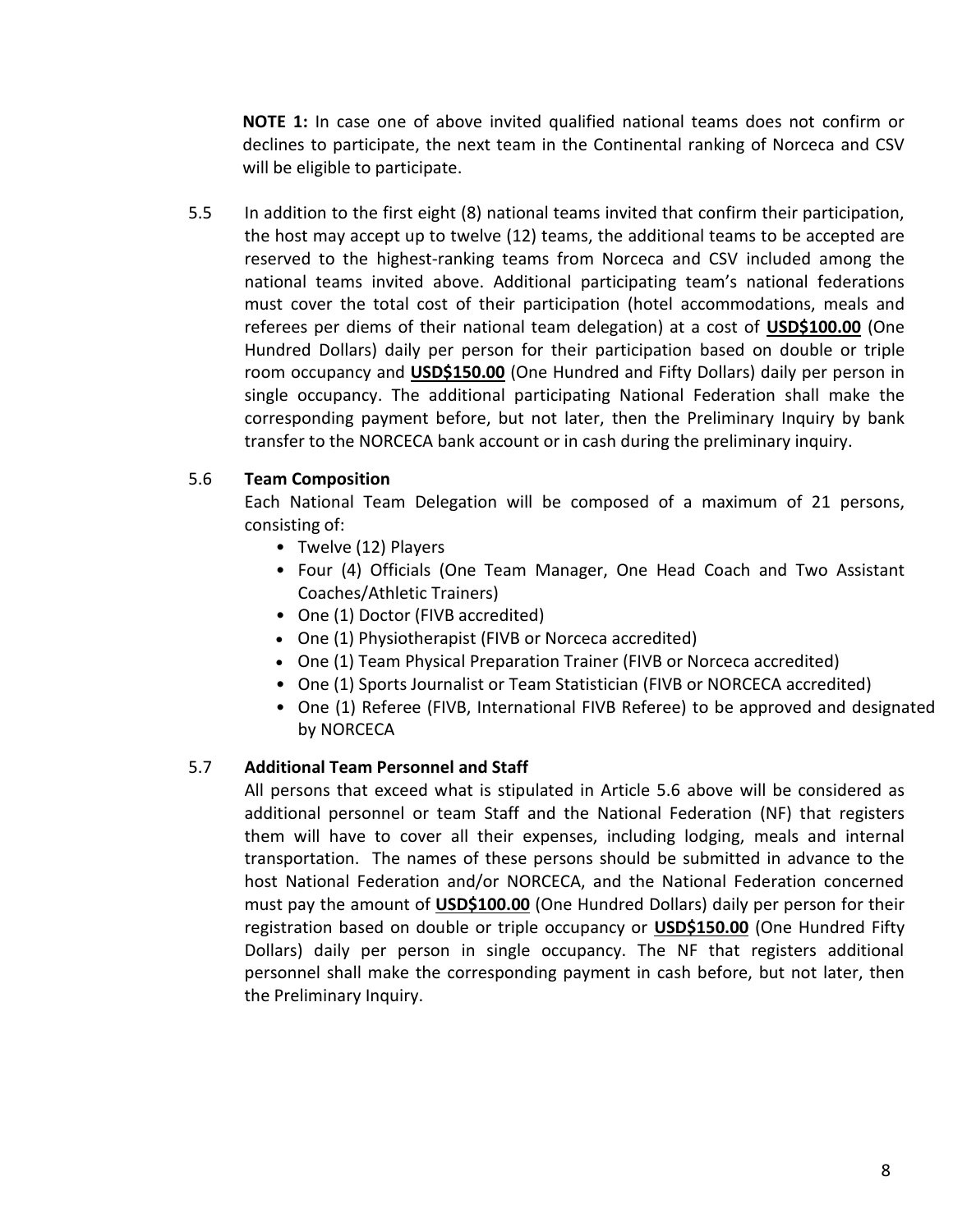### **5.8 Hotel room distribution per participating National Team:**

- 6 Double Rooms for the 12 players or 4 Triple Rooms.
- 3 Double Rooms for one Head Coach, one Assistant Coach, one Team Medical Doctor (FIVB accredited only) One (1) Sports Journalist or Team Statistician and one Athletic Trainer (FIVB/Norceca accredited only).

# **Two (2) Single Room to be distributed as followed:**

- 1 Single Room for the Team Manager.
- 1 Single Room for the Team Physiotherapist (FIVB/Norceca Accredited only)
- 5.9 **FIVB** International or Continental Referee will be lodged separately in double room occupancy.
- **6. Player's Eligibility**
	- 6.1 **The 2022 Norceca Girls Youth U19 Pan-American Cup, is an Inter-Continental competition exclusively reserved for female-born players. The eligibility of participating players in the 2022 NORCECA Girls Youth U19 Pan-American Cup is for players born on January 1, 2005 and after**. Participating players must be citizens of the country that they represent according to the FIVB Sports and General Regulations. The official document to verify the player's eligibility is their valid passport issued by the competent governmental authorities of their country. Team Managers must submit, for control and database purposes, color copies of the National Team players passports (provided on CD or paper hard copy) during the Team Preliminary Inquiry.
	- 6.2 The passports of all players must be presented to the Control Committee for verification during the Team Preliminary Inquiry. Players whose original passport (no passport copies will be accepted) is not presented during the Preliminary Inquiry will not be accredited and therefore, will not be eligible to participate in the competition.

# **7. Registration**

7.1 The registration of each National Team will consist of submitting the FIVB O-2 Form to NORCECA together with the payment to Norceca of the registration fee of USD\$1,500.00 (One Thousand Five Hundred Dollars) before the established deadline. The O-2 form may contain up to 25 athletes, and no declaration of Captain or Libero(s) is required. No substitutions or changes of athletes are permitted after the submission of the O-2 Form. The final list of 12 participating athletes on the O-2bis Form must be constituted from among the 25 players listed in the O-2 Form. The uniform shirt number of the participating national team players must be numbered from 1 to 25, no other uniform shirt numbers will be admitted.

The O-2 Form submission must be completed online [\(www.fivb.org/vis/login.aspx\)](http://www.fivb.org/vis/login.aspx) for the implementation of the FIVB Live Score system (O-2 VIS). A printed copy of the completed form must be sent to the NORCECA Sport Events Department prior to the established deadline for each event. If you require assistance, please visit the webpage above or contact the FIVB VIS Webmaster.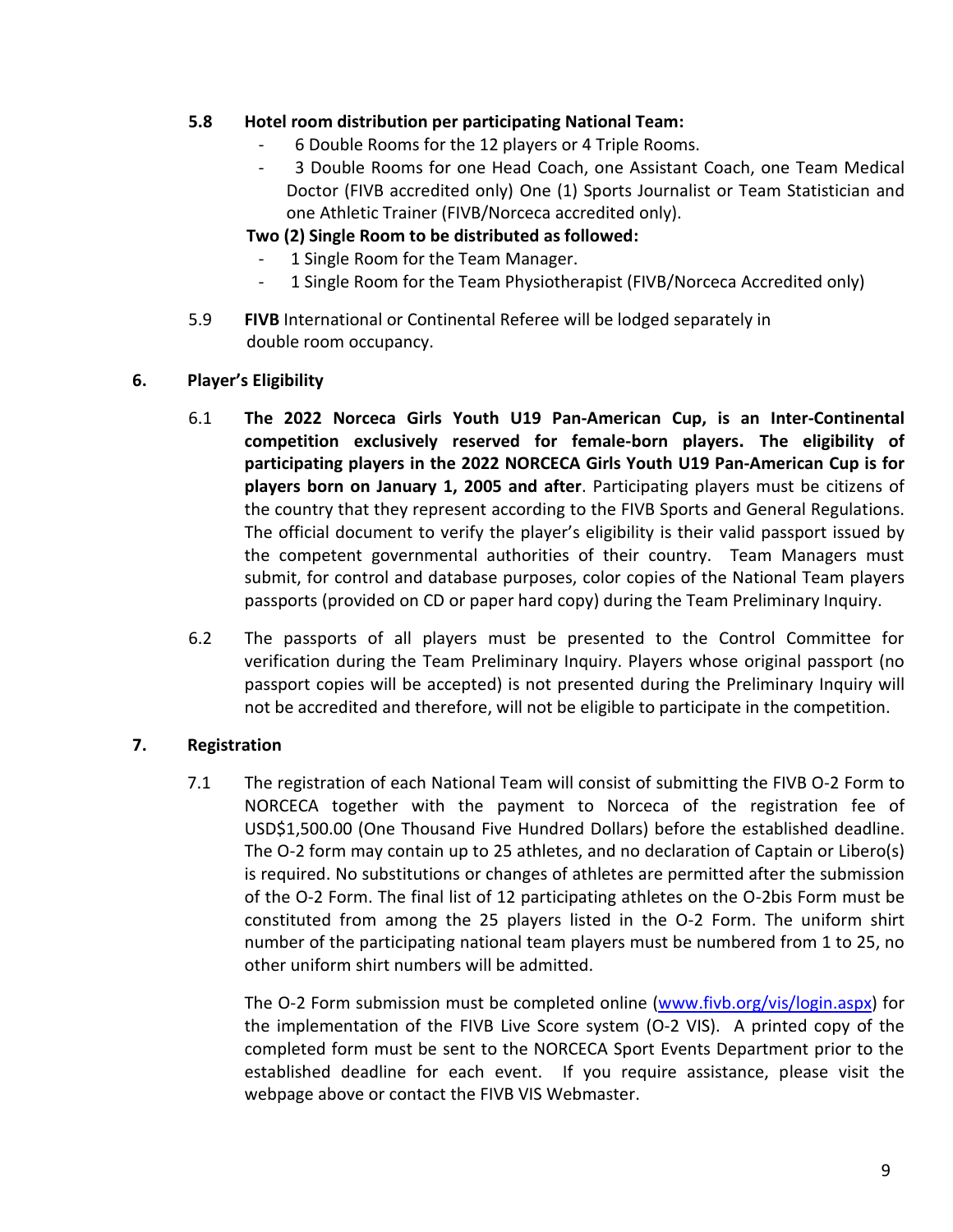Additionally, an **Anti-Doping Control test fee of USD\$500.00** (Five Hundred Dollars), per participating team must be paid to cover the Doping Control tests to be performed during the competition.

- 7.1.1 The payment of registration and Doping Control fees must be made in USD\$Dollars to NORCECA through one of the following options:
	- through an international bank transfer
	- through a bank administration check sent by DHL, FED EX, etc.
	- paid in cash at the Preliminary Inquiry
- 7.1.2 For the payment of fees through an international bank transfer, the transfer payment should be made to the following bank account and must be received by NORCECA at least 2 weeks prior to the start of the event:

| Name of Bank:            | CITIBANK                             |
|--------------------------|--------------------------------------|
| Account No:              | 36265289                             |
| Swift Code:              | CITIUS33                             |
| <b>Bank Address:</b>     | New York, N.Y., 10013                |
|                          | United States of America             |
| <b>Beneficiary Bank:</b> | Banco BDI SA                         |
| <b>Address of Bank:</b>  | Av. Sarasota #27, La Julia           |
|                          | Santo Domingo, Republica Dominicana  |
| For further credit to:   | Confederación NORCECA de Voleibol    |
| Account No.:             | 4010048081                           |
| Address:                 | Av. Maximo Gomez, Esq. 27 de Febrero |
|                          | Pabellón de Voleibol, 3ra Planta     |
|                          | Centro Olimpico Juan Pablo Duarte    |
|                          | Santo Domingo, Republica Dominicana  |

7.1.3 The payment of the fees through a check (bank administration check), must be remitted to NORCECA at least 2 weeks prior to the start of the event, together with the original of the FIVB 0-2 Form, by certified express mail and/or DHL, FED EX, etc., to the following address:

#### **Lic. Loraine Rivera**

NORCECA Finance Department Av. 27 de Febrero Esq. Máximo Gómez Pabellón de Voleibol, 3ra. Planta Centro Olímpico Juan Pablo Duarte Santo Domingo, Distrito Nacional, República Dominicana Tel: + (809) 472-1222 + (809) 472-1547 Email: **norcecacounter@gmail.com**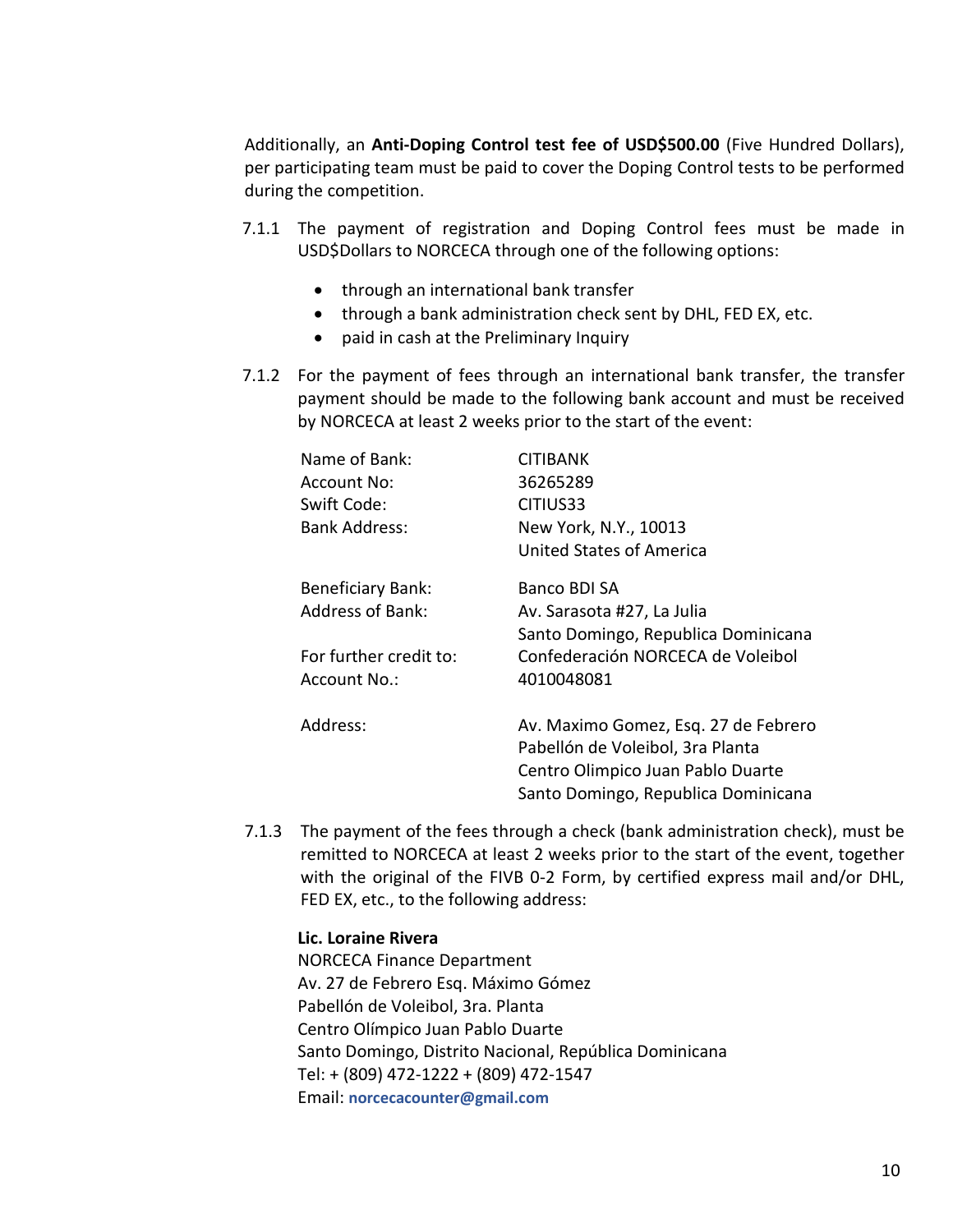- 7.1.3 Payment of fees during the Preliminary Inquiry **must be made in cash (USD\$ Dollars only)** to the Administrative Director prior to the start of the event.
- 7.1.4 A copy of the FIVB 0-2 Form, one (1) team photo and individual photos (size 2x2) of all members of each participating team delegation (players, officials, doctors, journalists, and referees) must be remitted by email to the NORCECA Sport Events Department (norcecanfdirector@gmail.com) prior to the established deadline.

# 7.2 **Player Final Registration (FIVB O-2 bis Form)**

During the Preliminary Inquiry, the Team Manager must submit, to the Control Committee, the FIVB O-2 VIS and the O-2bis Forms with a maximum of 12 players (comprised only of the players registered in the O-2 form). In the case that the FIVB O-2VIS or O-2 bis Form is not provided to the Control Committee, the first 12 players in the FIVB O-2 Form will constitute the team.

### **8. Official Rules, Ball & Uniforms**

8.1 The **2022 NORCECA Girls Youth U19 Pan-American Cup** will be played under the current FIVB Rules of the Game in Force at the time of the competition. All necessary interpretations are to be clarified during the Referee Clinic and/or the General Technical Meeting.

#### 8.2 **Official Ball**

The official competition game ball will be the **Molten V5M-5000**. NORCECA will provide to the host National Federation a total of thirty (30) Molten V5M-5000 volleyballs.

#### 8.3 **Uniforms**

 Player's uniforms should be FIVB or Norceca Homologated and in accordance with FIVB Official Rules. Each team should have available a minimum of **three (3) sets** of playing uniforms of different colors, one of which should be based white in color. The team Captain and Libero uniforms (in case that the Libero Uniform is of different color/design) should be presented at the Preliminary Inquiry for Control Committee inspection. The player's names and numbers on the uniforms must be the same as on the FIVB O-2 and O-2VIS and O-2bis Forms. The uniform shirt number of the participating national team players must be numbered from 1 to 25, no other uniform shirt numbers will be admitted. Player's accessories and injury prevention devices, (compression pads, knee pads, elbow pads, etc.) must be of the same color design as the uniform jersey. Neutral colors, black and white, are also accepted. Teams' players wearing injury prevention devices must be all uniformed (same color /design) and must be presented at the team preliminary inquiry for inspection and approval. For the South American Volleyball Confederation, CSV, participating National Teams, CSV homologated uniforms are accepted upon the presentation of the CSV Homologation Certificate Letter.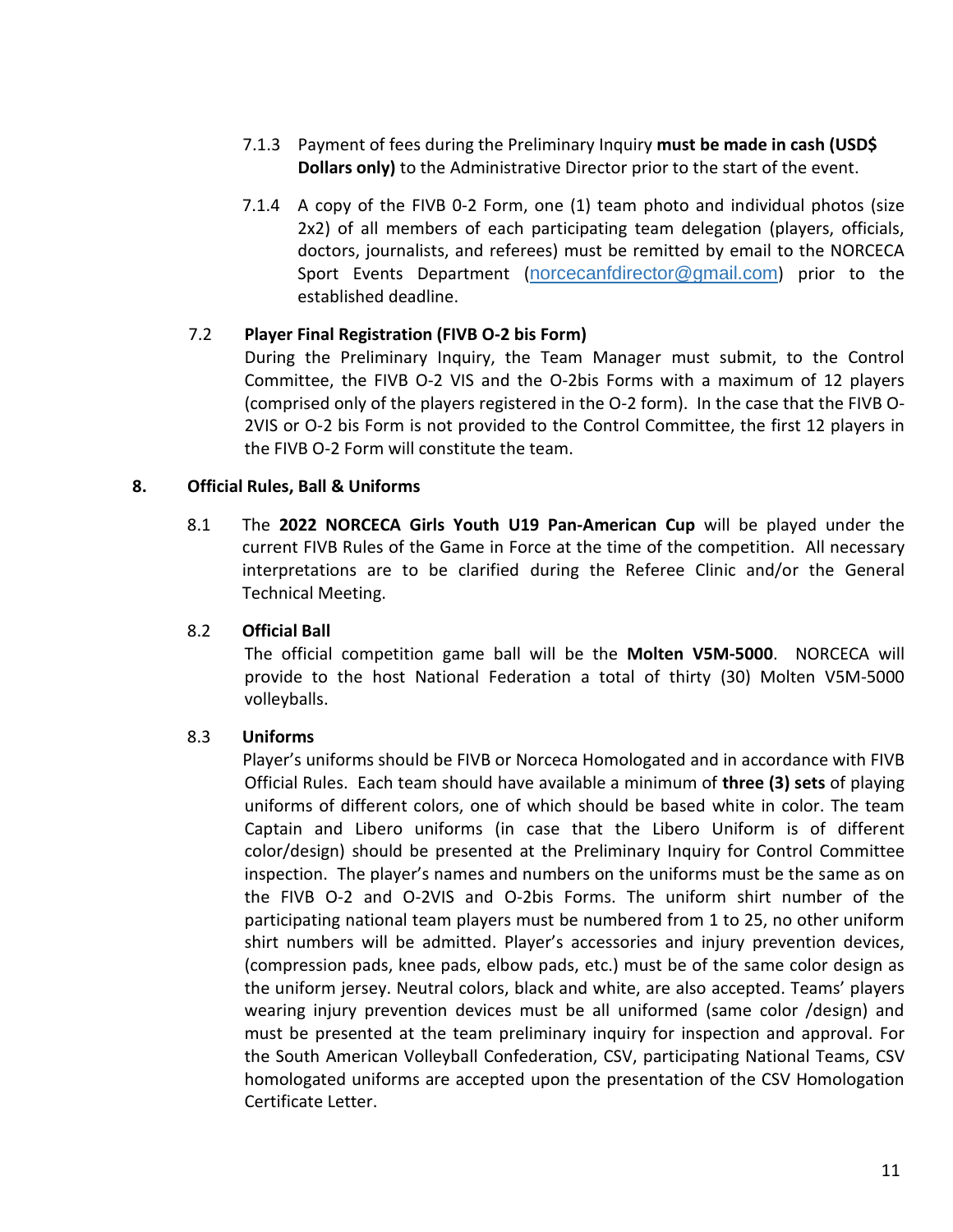# 8.4 **Publicity on Uniforms**

Publicity on player´s uniforms must be authorized by NORCECA, previous to completion of the publicity uniform form and the payment of the established fee of USD\$2,000.00 (Two Thousand Dollars). This form is available for download through the NORCECA Confederation website, www.norceca.net Publicity on players´ uniforms must be in accordance with the FIVB Sport Material, Team Equipment, and Advertising Guidelines. Teams presenting uniforms that are not in compliance with the FIVB regulations will not be able to use those uniforms during the event, therefore, new uniforms that comply with the FIVB Uniform Regulations and FIVB Sport Material, Team Equipment and Advertising Guidelines must be presented to the Control Committee of the event for approval. For the South American Volleyball Confederation, CSV, participating National Teams, CSV authorized uniforms publicity are accepted upon the presentation of the CSV uniform Publicity Certificate Letter.

### 8.5 **Dress Code for Officials on the Bench**

All Officials on the bench **(maximum of five officials on the bench to be decided by the team manager)** must be uniformed according to the dress code of the current FIVB Sport Regulations. Those Officials that do not comply with the dress code established will not be allowed to sit on the bench. Each participating team manager is entitled to determine up to five (5) officials to be on the bench but must declare and register then for the entire competition during their National Team Preliminary Inquiry. In addition, team medical staff is allowed to be seated behind the team bench, as foreseen by the regulations site plan.

# **9. Competition Format and Team Distribution**

- 9.1 The **2022 NORCECA Girls Youth U19 Pan-American Cup** will be played under one of the following competition formats:
	- a) With twelve (12) teams the following groups will be formed: Option A) two (2) groups of six (6) teams each. Option B) four (4) groups of three (3) teams each. Option C) three (3) groups of four (4) teams each.
	- b) With eleven (11) teams the following groups will be formed: Option A) two (2) groups will be formed; one of five (5) teams and one (1) group of 6 teams. Option B) three (3) groups will be formed, two (2) groups of four (4) teams each and one (1) group of three (3) teams.
	- c) With ten (10) teams the following groups will be formed: Option A) two (2) groups of five (5) teams each. Option B) three (3) groups will be formed; two (2) groups of three (3) teams each and one (1) group of four (4) teams.
	- d) With nine (9) teams the following groups will be formed: Option A) two (2) groups will be formed; one (1) group of four (4) teams and one (1) group of five (5) teams. Option B) three (3) groups of three (3) teams each will be formed.
	- e) With eight (8) teams, two (2) groups of four (4) teams each will be formed.
	- f) With seven (7) teams, two (2) groups will be formed: one (1) of four (4) teams and one (1) of three (3) teams.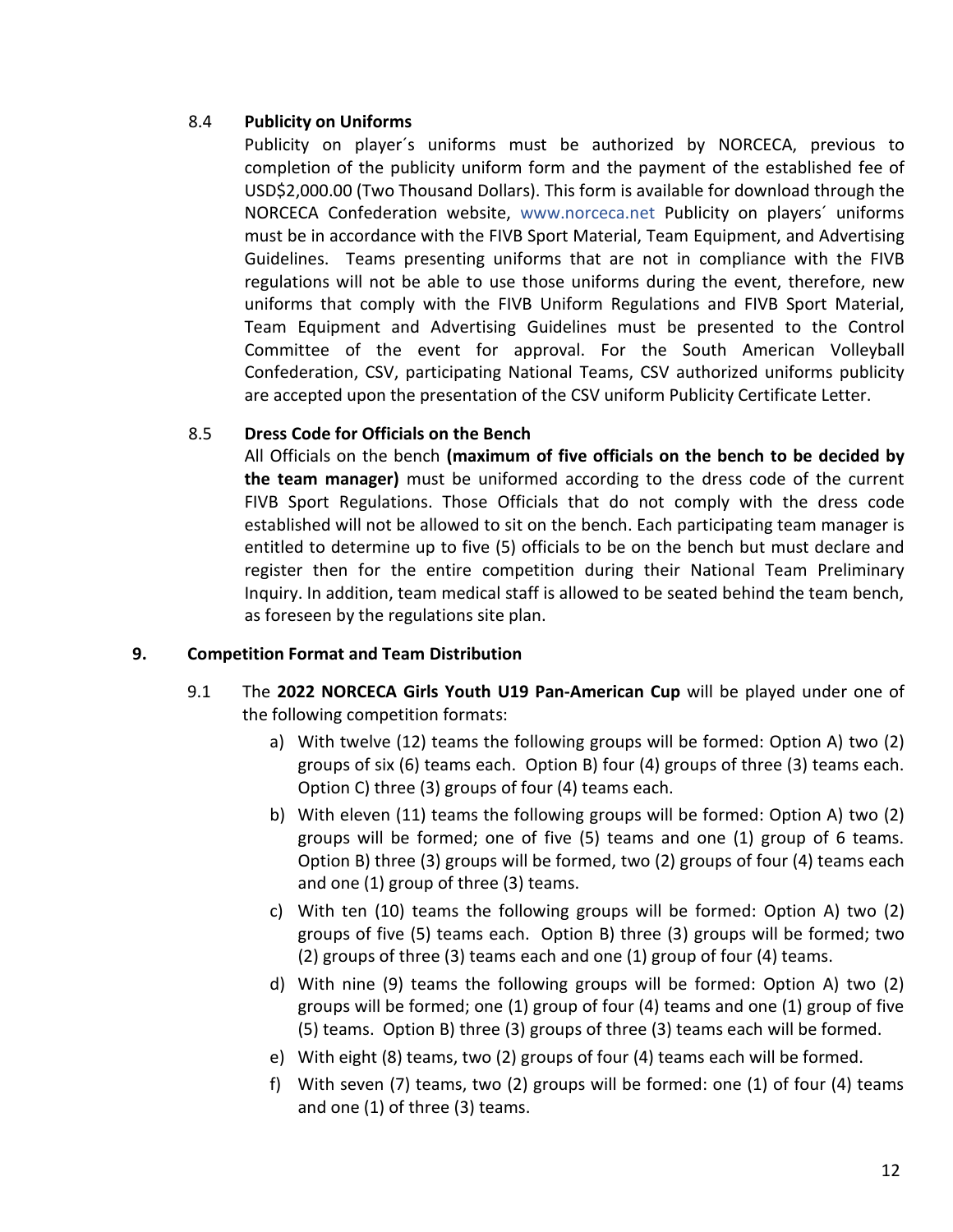- g) With six (6) teams, two (2) groups of three (3) teams each will be formed.
- h) With five (5) teams, a Round Robin will be played. The first four (4) teams ranked in the Preliminary Round will advance to compete in the Semifinal Round. ( $1^{st}$  vs  $4^{th}$  and  $2^{nd}$  vs  $3^{rd}$ ). Winners of the Semifinal Round will play a match to determine the Champion and Vice-Champion. The losers of the Semifinal Round will play one match to determine the  $3^{rd}$  and  $4^{th}$  place.
- i) With four (4) teams, a Round Robin will be played. All teams will advance to compete in the Semifinal Round. ( $1^{st}$  vs  $4^{th}$  and  $2^{nd}$  vs  $3^{rd}$ ). Winners of the Semifinal Round will play a match to determine the Champion and Vice-Champion. The losers of the Semifinal Round will play one match to determine the  $3^{rd}$  and  $4^{th}$  place.
- **NOTE:** The official competition format of the event will determine the distribution of teams in the Preliminary Rounds, Classification Rounds, Quarterfinal Round, Semifinal Round and Final Round. No changes to the official competition format of the event will be permitted after it has been determined and approved by Norceca.

### 9.2 **Classification, Quarterfinal and Semifinal Rounds**

For the Classification, Quarterfinal, and Semifinal Rounds, according to the FIVB General Competition Regulations, it must be avoided that teams from the same group play each other as established in the competition format.

9.3 According to the established competition format and the FIVB General Regulations, for the Classification, Quarterfinal, and Semifinal Rounds, if three teams from the same group qualify, the match between the highest ranked team and the lowest ranked team of their Preliminary Round will be repeated.

# 9.4 **Round Robin Ranking**

To establish the ranking of teams after Preliminary Round, the ranking of the teams will be determined as follows:

- 1. By the results of matches won and lost.
- 2. In case of equality in the number of matches won and lost, among two or more teams of the same group, the final ranking of the teams will be determined by the number of points gained among teams of the same group during the Preliminary Round.
- 3. The following points will be awarded to each team per match, according to the number of sets won/lost:

| Match won $3-0 = 5$ points                      | Match lost $0-3 = 0$ point  |
|-------------------------------------------------|-----------------------------|
| Match won $3-1 = 4$ points                      | Match lost $1-3 = 1$ points |
| Match won $3-2 = 3$ points                      | Match lost $2-3 = 2$ points |
| Match forfeited = 0 points $(0-25, 0-25, 0-25)$ |                             |

#### 9.5 **Tie Breaking Procedure**

In case of equality in the number of points gained by two or more teams, the tie will be broken by the points ratio with the following criteria, in order of importance: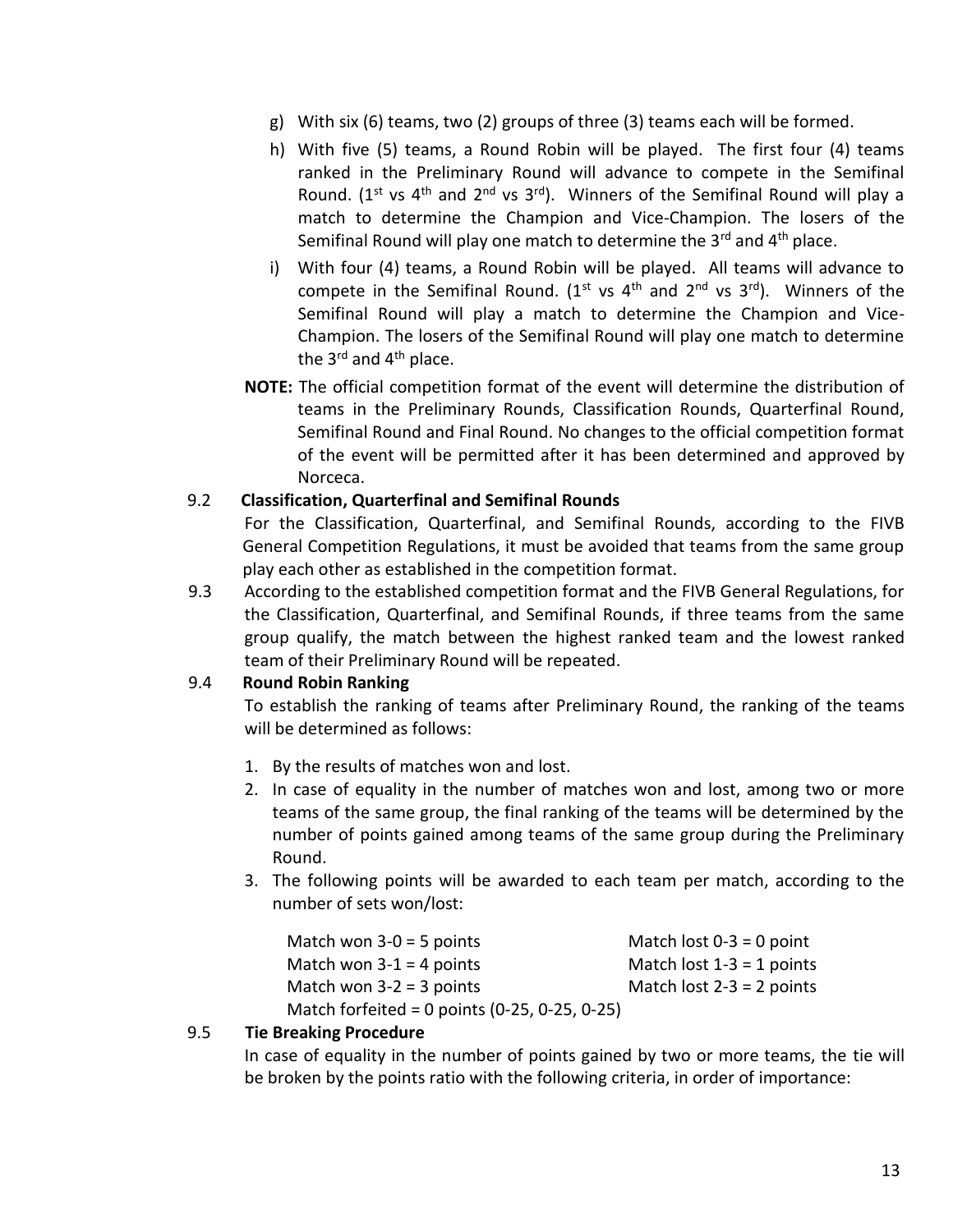- A) **Point Quotient:** In case of equality in the number of points gained by two or several teams they will be classified in descending order by the quotient resulting from the division of all points scored by the total of points lost.
- B) **Set Quotient:** If the tie persists as per the points quotient the teams will be classified in descending order by the quotient resulting from the division of the number of all sets won by the number of all sets lost.
- C) **If the tie continues as per the set quotient between two teams,** the priority will be given to the team which won the last match between them.
- D) **When the tie is between three or more teams** a new classification of these teams will be made taking into consideration only the matches in which they were opposed to each other.

# 9.6 **Team Distribution**

For the **2022 NORCECA Girls Youth U19 Pan-American Cup,** participating National Teams will be distributed according to their position in the NORCECA/FIVB Girls Youth U19 World Ranking as of **January 1, 2022**, as well as their Continental Girls Youth U19 Ranking, Norceca or CSV in case that a participating National Team is not included in the FIVB Girls Youth U19 World Ranking, implementing the Serpentine System for their distribution.

# **10. Rights of the Host Country**

10.1 Once the Preliminary, Classification, Quarterfinals, Semifinal and Final Rounds matches are established, the host National Federation will propose to the Control Committee the time and order of all matches to be played. All matches are established in the Official Competition Schedule/Format of the event.

 10.2 The host country will also have all other rights as established in the FIVB General Regulations.

# **11. Financial Responsibilities**

11.1 The following will be the financial responsibilities of the host National Federation:

- a) **Internal Transportation, lodging, and meals** for Control Committee, Referees and Team Delegations, from the date of arrival to date of departure. The host National Federation will only be responsible for the transportation, from and to the airport of arrival for participating National Team Delegation, all members together, according to the main arrival and departure flight itinerary. Individual members arriving or departing with a different flight itinerary from that of the National Team Delegation, will be responsible for their own transportation and cost.
- **b) First Aid Medical Service** must be provided during the Competition. **(International Medical Insurance is recommended for participating teams in order to cover the payment of medical services that may be required by the members of their delegation).**
- c) **Payment of Per Diem** to Control Committee Members, Technical, Support Staff and Referees, according to what has been established by NORCECA, as follows: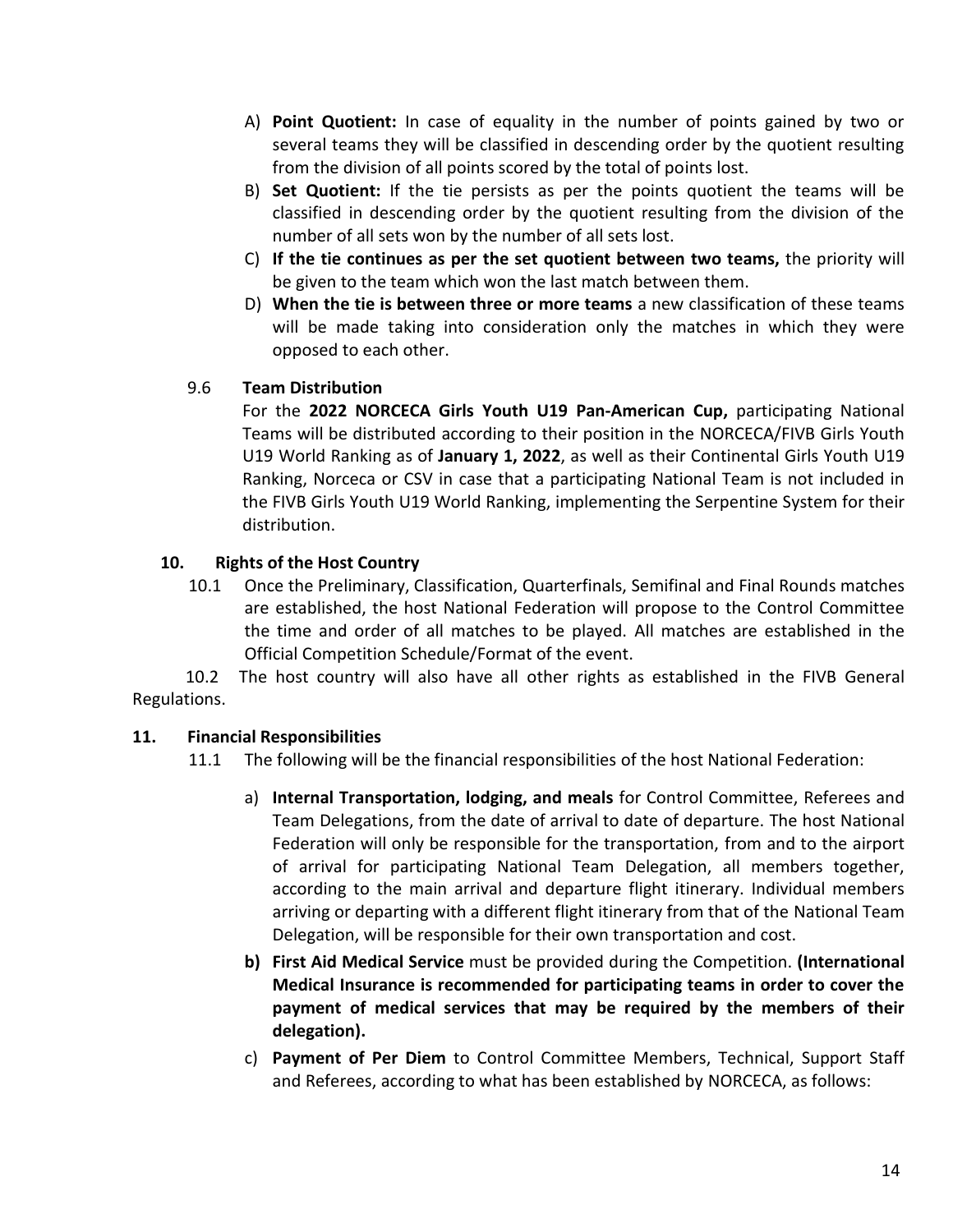- **USD\$100.00** (One Hundred Dollars) per day, two days before and one day after the competition for the Members of Control Committee, Medical Delegate, Venue Operation Manager, Members of the Appeal and Referee Sub-Commissions and the official Photographer, according to the established Regulations.
- **USD\$150.00** (One Hundred and Fifty Dollars) per day, two days before and one day after the competition for the Control Committee President, Competition Director, Administrative Director, Press Delegate, and VIS Delegate.
- **USD\$100.00** (One Hundred Dollars) per day, two days before and one day after the competition to be paid to the FIVB Referees or International Referees per participating team. Maximum participating Referees is eleven (11) which includes the participating team Referees, neutral and reserved local Referees.
	- **NOTE 1:** The payment of Per Diem for the Members of the Control Committee, Competition Director, Press Delegate, Medical Delegate, VIS Director, Technical, Support Staff and participating Referees must be covered before the start of the competition.
	- **NOTE 2:** The payment of Per Diem to local officials, technical and support personnel, including the members of the Control Committee of the host country, Medical and local Press Delegate, is to be made in accordance with the established agreement between the host National Volleyball Federation or Local Organizing Committee with the person contracted for the required services.
	- **NOTE 3:** For the payment of the Per Diem for the FIVB Referees, International Referees, the Organizing Committee is responsible to cover 50% and the remaining 50% is to be covered by the Referee's participating National Federation of origin and/or the National Federation that the Referee represents, according to the decision of NORCECA. All participating NFs must pay the Referees´ Per Diem in cash (USD\$ Dollars) to the President, Control Committee during the Team Preliminary Inquiry.
- d) The host National Federation must cover the following financial responsibilities toward the NORCECA Volleyball Confederation:
	- **USD\$45,000.00** (Forty -Five Thousand Dollars) to cover the payment of the hosting fee of the event.

# **Sponsorship and Marketing**

**USD\$10,000.00** (Ten Thousand Dollars) is to be paid to NORCECA, to cover the payment of the hosting fee of the event, that also includes the sponsorship and marketing fees for each incidence of commercial advertising or promotion in or outside the main competition venue or through the local TV Transmission or Internet streaming of the event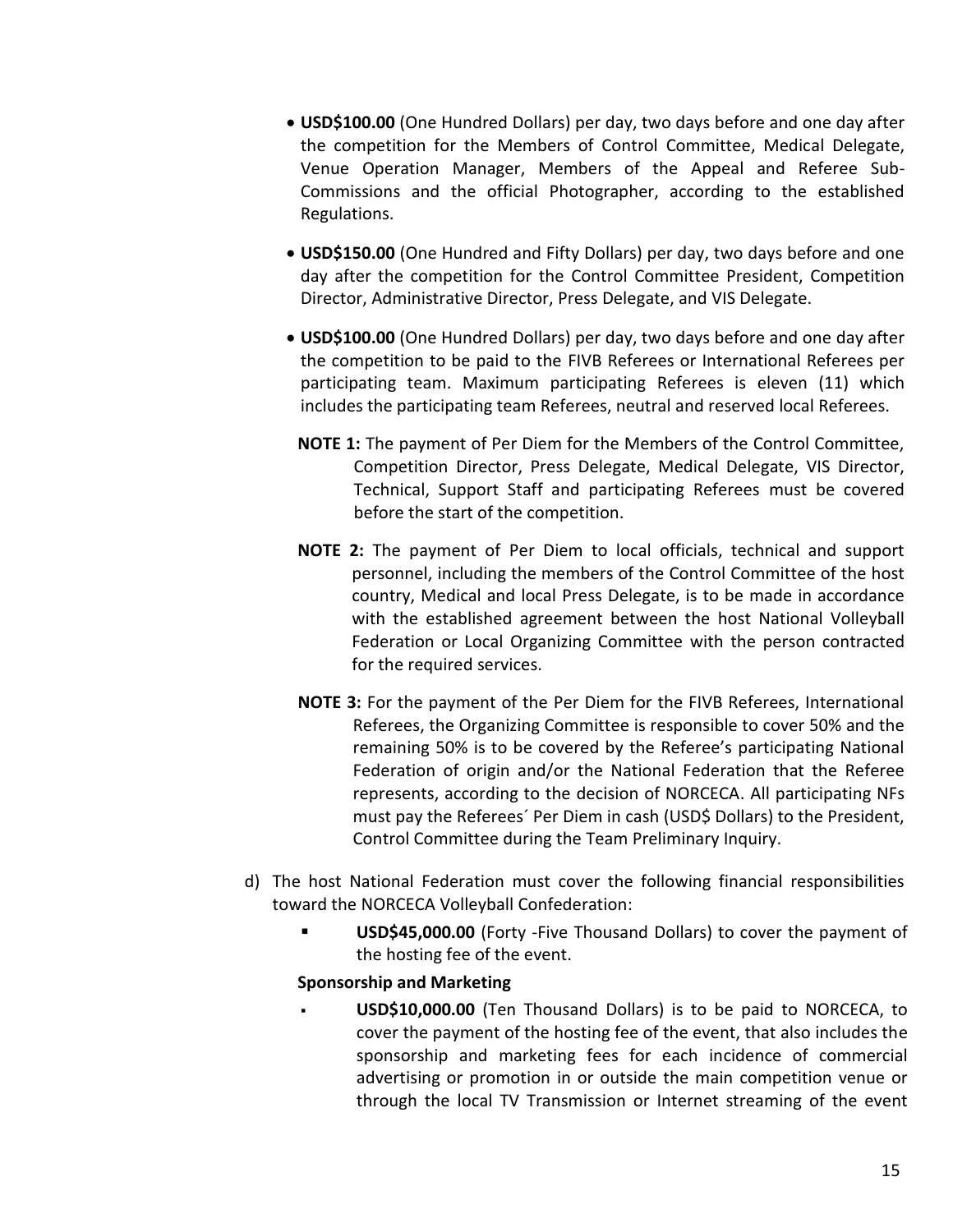within the territory of the host National federation (Mexico), establishing a minimum fee of USD\$1,000.00 (One Thousand Dollars) for each sponsor promoting their products inside or outside the Main Competition Venues or throughout the TV Broadcasting of the event.

**Note 1:** Government, State and/or Provincial financial support and/or contribution will not be considered as sponsorship, commercialization and/or marketing.

**Note 2**: NORCECA reserves the right to allocate the following official sponsor banners on the court: NORCECA, Panamerican Volleyball Union, FIVB, MOLTEN, MIZUNO and SPORT COURT.

**Note 3:** NORCECA reserves the rights of the international sponsorship, as well as, the international marketing, radio transmission, TV Broadcasting, internet and other international marketing, sponsorship and publicity means.

**Note 4:** For an additional fee of **USD\$10,000.00** to be paid to NORCECA, the host national federation reserves the exclusive rights for the international radio transmission, TV Broadcasting, internet streaming, digital media and other transmission means of the event for its resales.

- e) **REGISTRATION FEE:** For this event, the registration fee for participating teams will be **USD\$1,500.00** (One Thousand Five Hundred Dollars) to be paid to Norceca.
- f) **Air Fare:** The host national federation and/or the host organizing committee will be responsible to cover the payment of the air fare (economical class) for Control Committee Members and one (1) Neutral Referee (as needed) as outlined in the Financial Regulations.
	- i. The host national federation is responsible to provide the airline tickets for the designated Control Committee Members and Neutral Referee for the event.
	- ii. The international airline tickets must include one (1) piece of luggage.
- g) **Event Tickets:** The Host National Federation and/or Organizing Committee must provide to NORCECA fifteen (15) VIP tickets & thirty-five (35) General Admission tickets per match and/or per day of competition, in case that the event tickets are valid for each day of competition.
- 11.2 The following are the responsibilities for participating National Federations:
	- a) To remit a letter confirming the participation of their National Team to NORCECA and the host National Federation before the established deadline.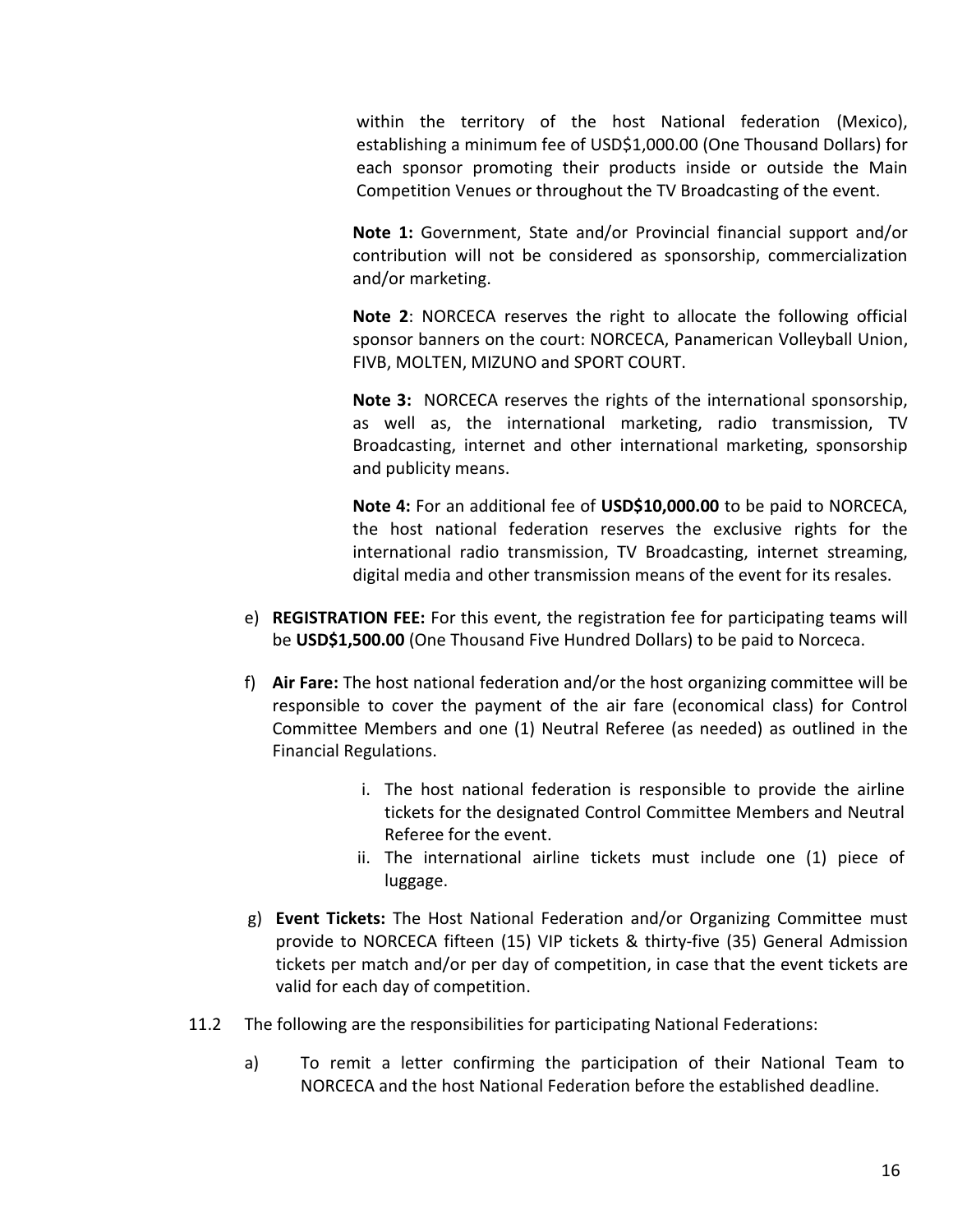- b) Payment of Entry Fee of **USD\$1,500.00** (One Thousand Five Hundred Dollars) in addition to the Anti-Doping control test fee of **USD\$500.00** (Five Hundred Dollars) before the established deadline.
- c) Payment of **50%** of the Per Diem of the International Referee representing their National Federation in cash during the Preliminary Inquiry.
- d) Remit together with a copy of the FIVB 0-2 Form, one (1) team photo and individual photos (size 2x2) of all members of each participating team delegation (players, officials, doctors, journalists, and referees) by email before the established deadline.
- **e) Be responsible for all other additional expenses of their delegation that may apply.**
- **f)** Payment of international transportation, as well as visa fees, and airport taxes. Participating National Teams are required to arrive **July 16 and depart on July 24, 2022**. Teams arriving before or departing after the official dates as indicated previously, will be responsible to arrange and cover the cost of their hotel room and board, as well as local transportation.
- g) To present the following documents during the Preliminary Inquiry:
	- FIVB O-2 VIS Form
	- FIVB O-2 bis Form (hard copy and the online VIS copy)
	- FIVB M-3 form
	- NORCECA L-1 Form
	- NORCECA L-2 Form
	- NORCECA L-3 Form
	- FIVB M-8 (if necessary)
	- NORCECA Publicity Form and publicity payment receipt (if necessary)
	- Original passports of all players
	- Color copy of all players' passports (provided on paper copy or CD)
	- Country Flag (4 feet x 6 feet)
	- Country National Anthem
	- Captain & Libero Uniforms
	- Injury prevention devices team gear for approval (Compression pads, undershorts and arms calf's, socks)

# **12. Complaints and Sanctions**

- 12.1 **Complaints:**
	- a) All complaints must be presented in writing to the Control Committee. The procedure established to present a complaint must be according to the FIVB Sports Regulations. Complaints will be resolved according to the FIVB General, Sports and Rules of the Games in force.
	- b) Complaints related to a technical issue (violation of the FIVB Rules of the Game) must be resolved by the acting Control Committee of the match where the violation of the Rules of the Game has been verified. The procedure must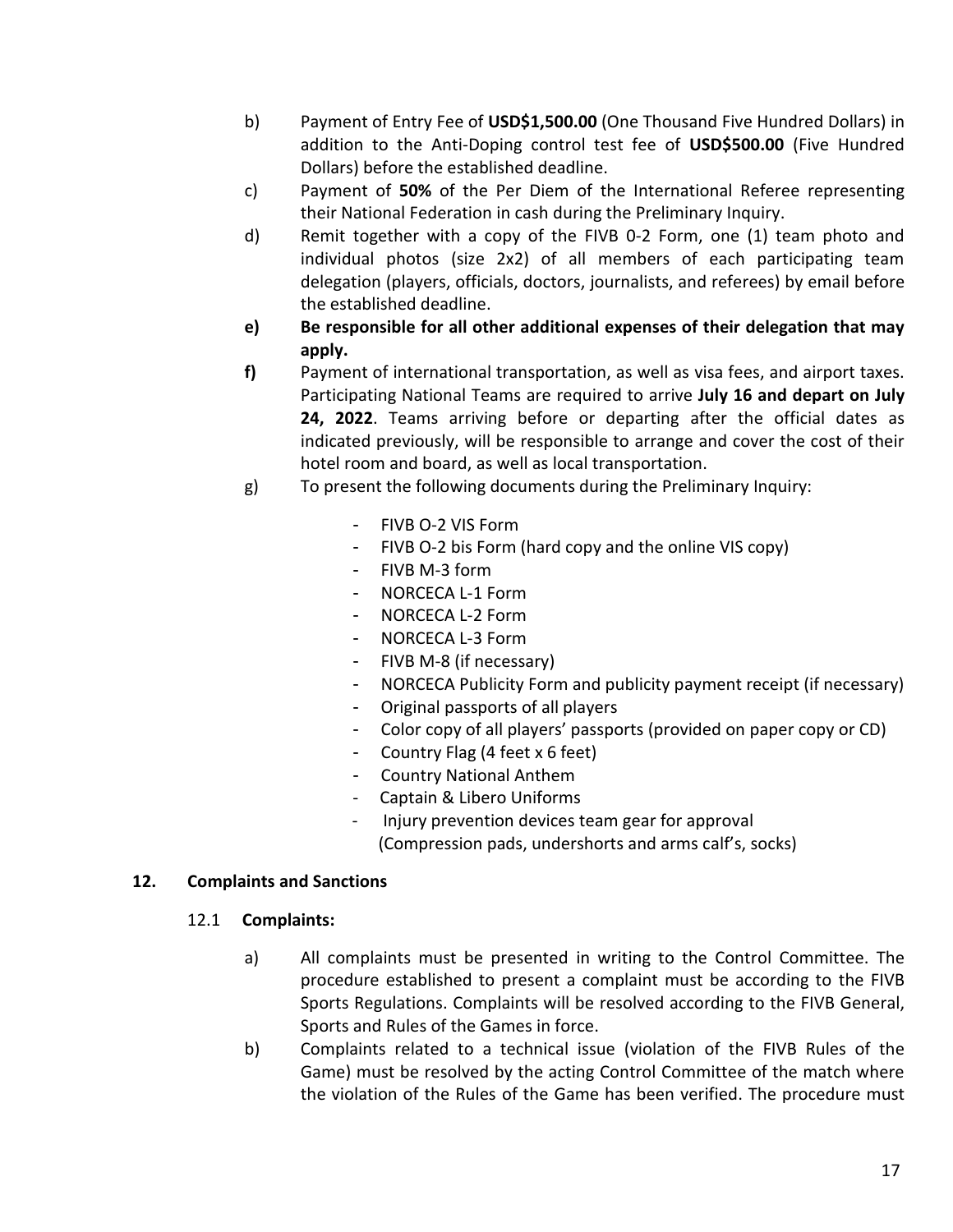be in accordance with the Norceca Sports Regulation (**Judges Conference**). Violation of the Rules of the Game must be claimed by the affected team, during the development of the match in course and must be resolved during the match by the Control Committee. Also, the acting match Jury President and the Refereeing Delegate, may intervene when a technical violation to the Rules of the Game is verified to resolve the situation and to ensure the proper continuation of the match.

c) All complaints and appeals not related to a technical issue and/or violation of the Rules of the Game must be presented in writing to the Control Committee President within 60 minutes after the conclusion of the match. Complaints and appeals must be presented with a deposit of USD\$500.00 (Five Hundred Dollars) cash; if the complaint and/or appeal proceeds, the deposit will be reimbursed. The Control Committee President must announce the verdict within 12 hours after the presentation of the complaint and/or appeal.

#### 12.2 **Sanctions:**

For this competition the following sanctions have been established:

- a) Negligence to provide the FIVB O-2 Form and the FIVB O-2 VIS online registration by the deadline established will apply a sanction of **USD\$500.00** (Five Hundred Dollars).
- b) The non-fulfillment of Article 8.3 of these Regulations, corresponding to the uniforms of Participating Teams, in accordance with the FIVB Official Uniform Regulations, will apply a sanction of **USD\$3,000.00** (Three Thousand Dollars) or a sanction of **USD\$1,000.00** per each set of uniforms not complying with the FIVB Official Uniform Regulations.
- c) All sanctions established by the FIVB Constitution, Code of Conduct, Administrative, Financial, Sport, General Regulations and Complementary Statutes would be applicable.
- d) The non-fulfillment of Article 11.2, a), b), c), d), and g) of these regulations, will apply a sanction of **USD\$500.00** (Five Hundred Dollars) in each case as foreseen individually. The non-fulfillment of Article 11.2 g) will apply a sanction of USD\$**5**00.00 for each no-fulfillment, as the case may be.
- e) All participating national teams and players must be available for the opening, closing and award ceremony of the event. Participating national teams refusing or not participating in the opening, closing and award ceremony, their National Federation will be eligible to be applied a sanction of USD\$20,000.00. Also, individual players to be awarded, refusing, or not participating in the individual award ceremony, their National Federation will be eligible to be applied a sanction of USD\$5,000.00 and will also lose their award, one that will be awarded to the next player in the result of its individual performance.
- f) The non-fulfillment of Article 6.1 of these Regulations, that correspond to the eligibility of participating players, will apply a four-year (4) sanction to the player in fault from all Norceca and CSV competitions and a fine of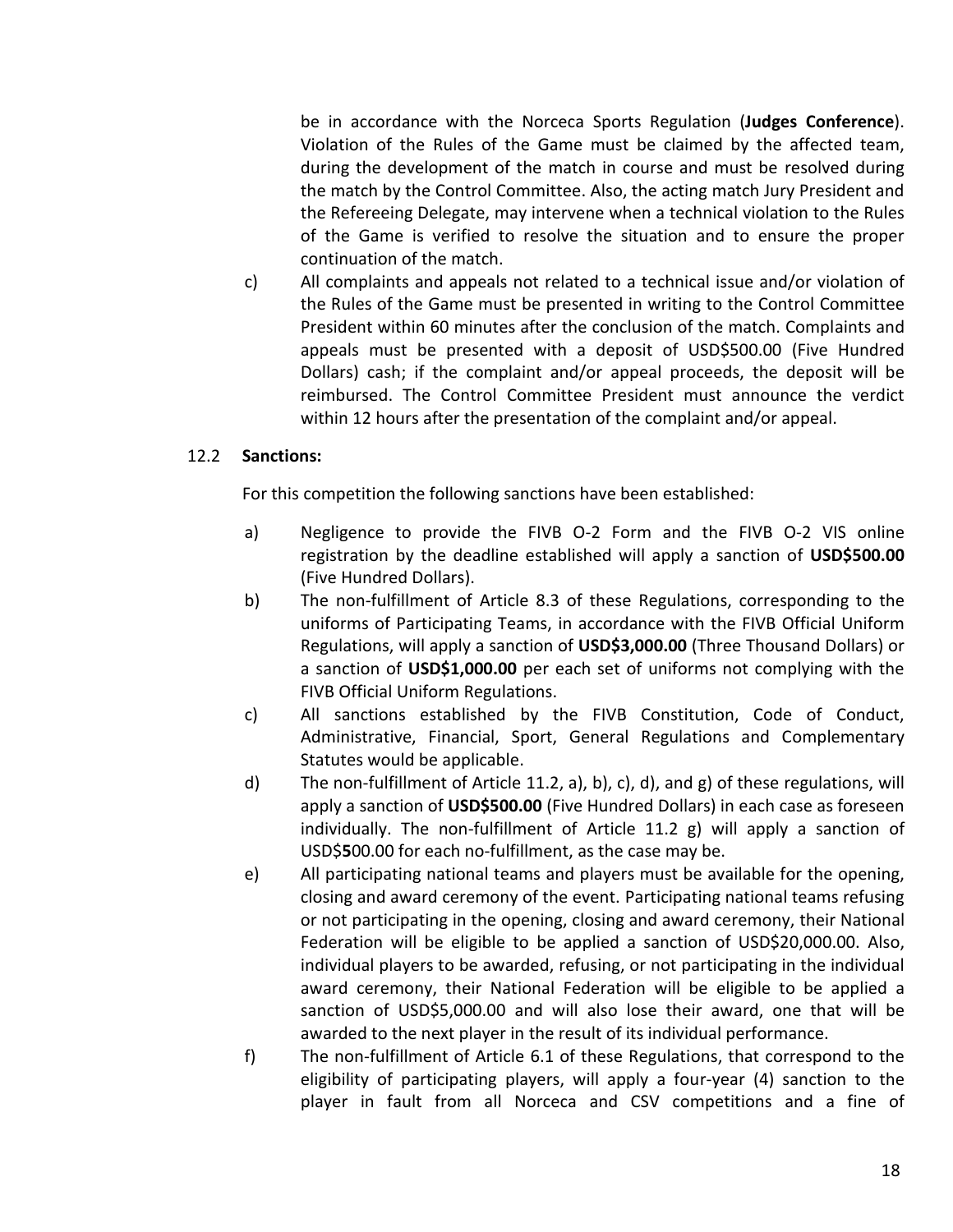USD\$100,000.00 (One Hundred Thousand Dollars) sanction to the National Federation that declares an ineligible player in the roster of their National Team.

### **13. Referees**

- 13.1 It is mandatory that each participating National Federation assign one (1) Referee from one of the following categories:
	- a) FIVB International Referee
	- b) FIVB International Refereeing Candidate
	- c) FIVB Continental Referee
- 13.2 The NORCECA President**,** with the advice of the NORCECA Refereeing Commission President, will evaluate (for approval) the nomination of the Referees presented by each participating National Federation.

### 13.3 **Other Officials**

- 13.3.1 According to the FIVB General Regulations and considering that this event is an Continental Event approved by the FIVB, the Control Committee (Refereeing Sub-Commission and Appeal Sub-Commission) will be designated by the NORCECA President or their Representatives and must be composed by members of the National Federations affiliated to NORCECA, whose representatives are members of the NORCECA Executive Committee, Board of Administration, Sport Organizing, Technical, Refereeing, VIS, Press, Development, Finance, Coaches and Medical Commissions of NORCECA.
- 13.3.2 Line Judges, Scorekeepers, Statisticians, VIS, Ball Retrievers, Sweepers, Scoreboard Operators, Announcers and other supporting personnel shall be presented by the representative of the host National Volleyball Federation to the Control Committee President and/or his/her Representative for approval.
- 13.3.3 The host National Federation will present these personnel to the Control Committee during the Refereeing Clinic for evaluation and approval.
- 13.3.4 The Refereeing Sub-Commission will assist the Control Committee, supervising the officials and support personnel, being responsible for their performance.

#### **14. Training Facilities**

- 14.1 The Host Organizing Committee must provide training facilities with appropriate conditions for the daily training of the participating teams, for at least 1.5 hours, from their arrival until the end of the competition. The minimum recovery time between competition matches and training sessions of participating teams is five (5) hours.
- 14.2 Each team will have a minimum of one training session of 1.5 hours in the official competition venue playing court prior to the event.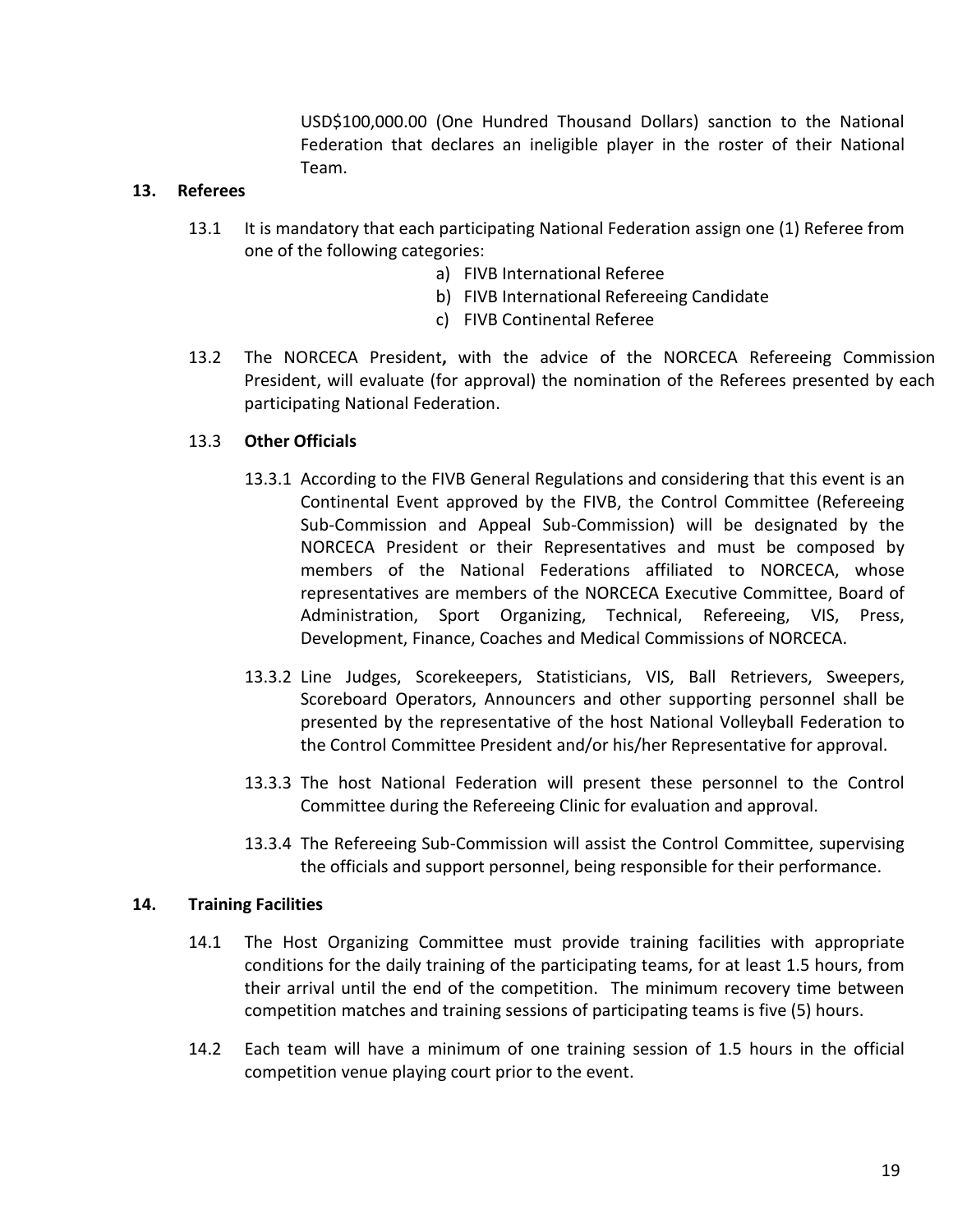### **15. Security**

The host National Federation and /or the Organizing Committee must guarantee the security of all participating team delegations, from their arrival until their departure, including in the hotel, main competition venues, training venues, during official matches as well as on internal transportation.

### **16. Accreditation**

The host National Federation must provide the corresponding accreditation to all participating National Teams Delegation Members, FIVB, NORCECA, CSV, Referees, National and International Technical and Support Staff. Accreditations must be designed according to the standards established by the NORCECA Volleyball Confederation and must include the logos of FIVB, NORCECA, the host National Federation, title of the competition, unique identification number, photo and function of the accreditation holder.

| <b>FIVB</b> | This accreditation is reserved strictly for FIVB officials. |
|-------------|-------------------------------------------------------------|
|             |                                                             |

#### **NORCECA**

- **UPV** This accreditation is reserved strictly for NORCECA officials.
- **CC** This accreditation is reserved for Control Committee members assigned to the competition.
- **NF** This accreditation is reserved for the members of the Executive & Board of Administration of the Host National Federation.
- **OC** This accreditation is reserved for the members of the Organizing Committee of the host country of the event.
- **G** This accreditation is reserved for all governmental officials of the host country of the event.
- **D** This accreditation is reserved for accredited Diplomats of the host country of the event.
- **VIP** This accreditation is reserved for special guests.
- **TP** This accreditation is reserved for the technical personnel and staff assigned to specific areas of the organization of the event. (VIS, Statisticians, Line Judges, Scorekeepers, and Scoreboard Operators)
- **SP** This accreditation is reserved for the support personnel assigned to specific areas for the organization of the event. (Ball Retrievers, Sweepers, Flag Holders, Announcers, and venue staff).
- **P** This accreditation is strictly reserved for accredited Journalists, Press, Host Broadcasters, International Press Agencies and Local Press Agencies.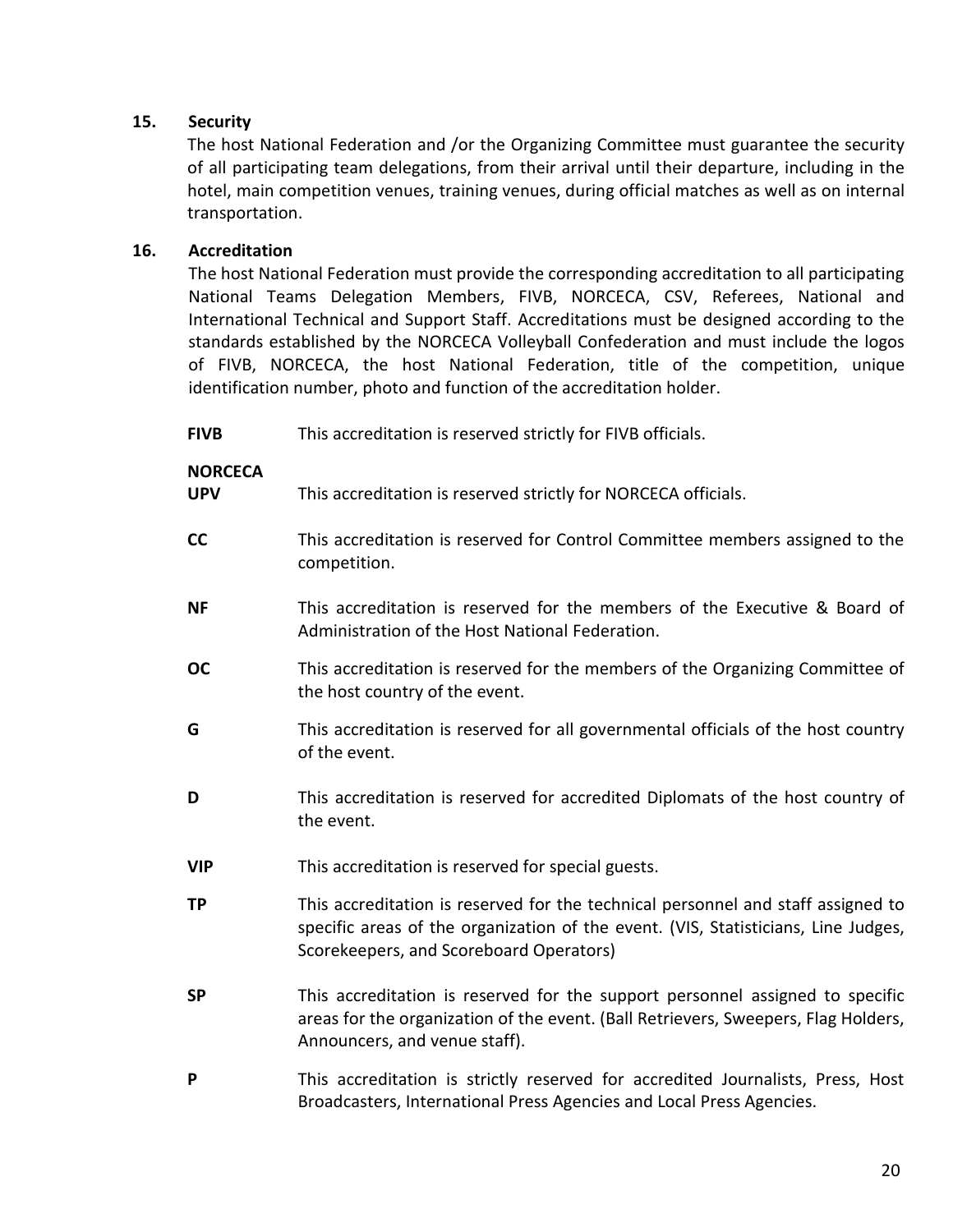- **A** This accreditation is strictly reserved for participating players. (Athletes Only). Players' accreditation must include the competition number of the player as well as the number of the accreditation and the anti-doping test control code for the Anti-doping protocol process according to the WADA/FIVB Protocol Regulations.
- **TS** This accreditation is strictly reserved for the staff of participating teams. (Team Staff: Team Manager, Head Coach, Assistant Coach, Registered FIVB Team Doctor, Physiotherapist and Team Statisticians).
- **S** This accreditation is strictly reserved for security personnel only.
- **R** This accreditation is exclusively reserved for participating Referees.
- **MD** This accreditation corresponds to the medical personnel assigned to the event.

#### **17. Medical Services**

- 17.1 The host Organizing Committee will provide first aid medical services during the competition. Further, the host will also provide access to clinic/hospital facilities for the physical assessments of the Referees.
- 17.2 All team delegations shall be responsible for their own medical expenses**. It is mandatory that all participating teams provide their own international medical insurance.**
- 17.3 During the course of the, participating National Teams Players may be selected for Anti-Doping test, one that will be performed following the FIVB/Wada Protocol. Participating National Teams will be requested a payment of USD\$500.00 to cover part of the cost of the Anti-Doping Control Test and Laboratory expenses.
- 17.4 Medical gender verification test may be performed to participating register National Team Players in order to ensure the compliance of the established Article 6.1 of these regulations.

#### **17. Awards:**

The first three (3) ranked teams will be awarded as follows:

**1 st Place**: Trophy and Gold Medals **2 nd Place**: Trophy and Silver Medals **3 rd Place**: Trophy and Bronze Medals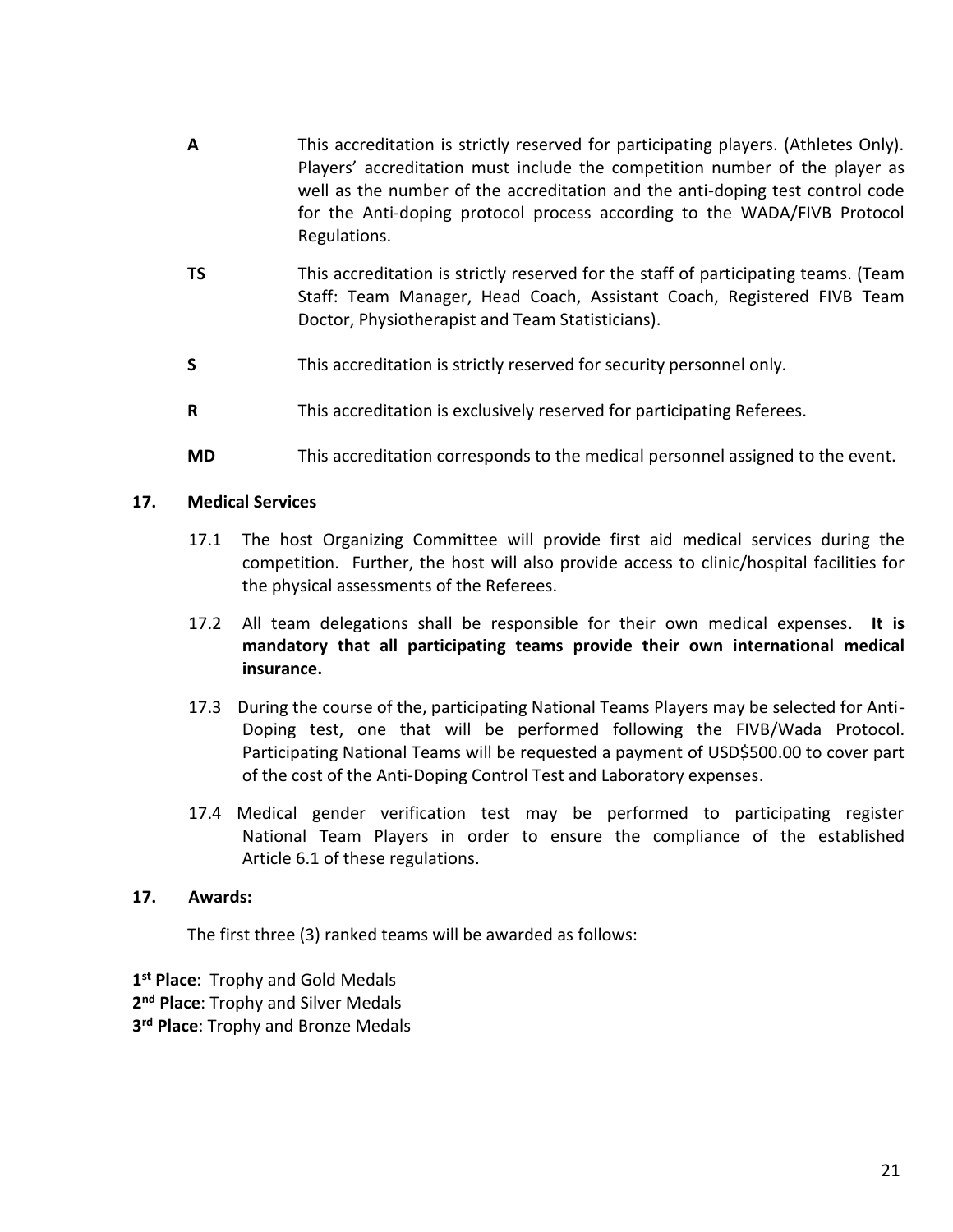### **NOTE: Qualification Process to the 2023 FIVB Girls Youth U 19 World Championship.**

a). Three vacancies will be granted to the top three (3) place team from NORCECA in the final ranking of the event among participating Norceca National Team not qualified to the 2023 FIVB U19 World Championship.

b) One vacancy will be granted to the top place team in the final ranking of the event not qualified to the 2023 FIVB U19 World Championship regardless of their Confederation, Norceca or CSV, as long as a minimum of four (4) national teams from each Confederation participate in the event.

c). Teams from Norceca and CSV qualifying to **the 2023 FIVB Girls Youth U 19 World Championship**, need to comply with the FIVB participation terms and conditions to be admitted by FIVB and will be distributed into the different groups following the FIVB criteria as set in the **FIVB 2023 U 19 World Championship** competition manual and regulations.

#### **18.1 Individual Awards**

**NORCECA** will present individual awards to the following players based solely on the final results of the Volleyball Information System (VIS). The awards to be presented are:

| Two Best Spiker            | <b>Best Digger</b>   |
|----------------------------|----------------------|
| Two Best Blocker           | <b>Best Setter</b>   |
| <b>Best Receiver</b>       | <b>Best Libero</b>   |
| <b>Best Server</b>         | <b>Best Scorer</b>   |
| Most Valuable Player (MVP) | <b>Best Opposite</b> |

# **18.2 Best Outside Hitters (OH)**

The best two Outside Hitters will be awarded from among the previously declared as Outside Hitters, based solely on the final results of the Volleyball Information System (VIS).

#### **18.3 Best Middle Blocker (MB)**

The best two Middle Blockers, MB, will be awarded from among the previously declared Middle Blocker players, based solely on the final results of the Volleyball Information System (VIS).

#### **18.4 Best Defense, Service, Reception and Scorer**

The players with the best defense, best service, best reception and best scorer (the player who registers more points in attack, serve and block during the competition), based solely on the final results of the Volleyball Information System (VIS), will be awarded the best in each individual performance regardless the position the player was previously declared during her Team Preliminary Inquiry.